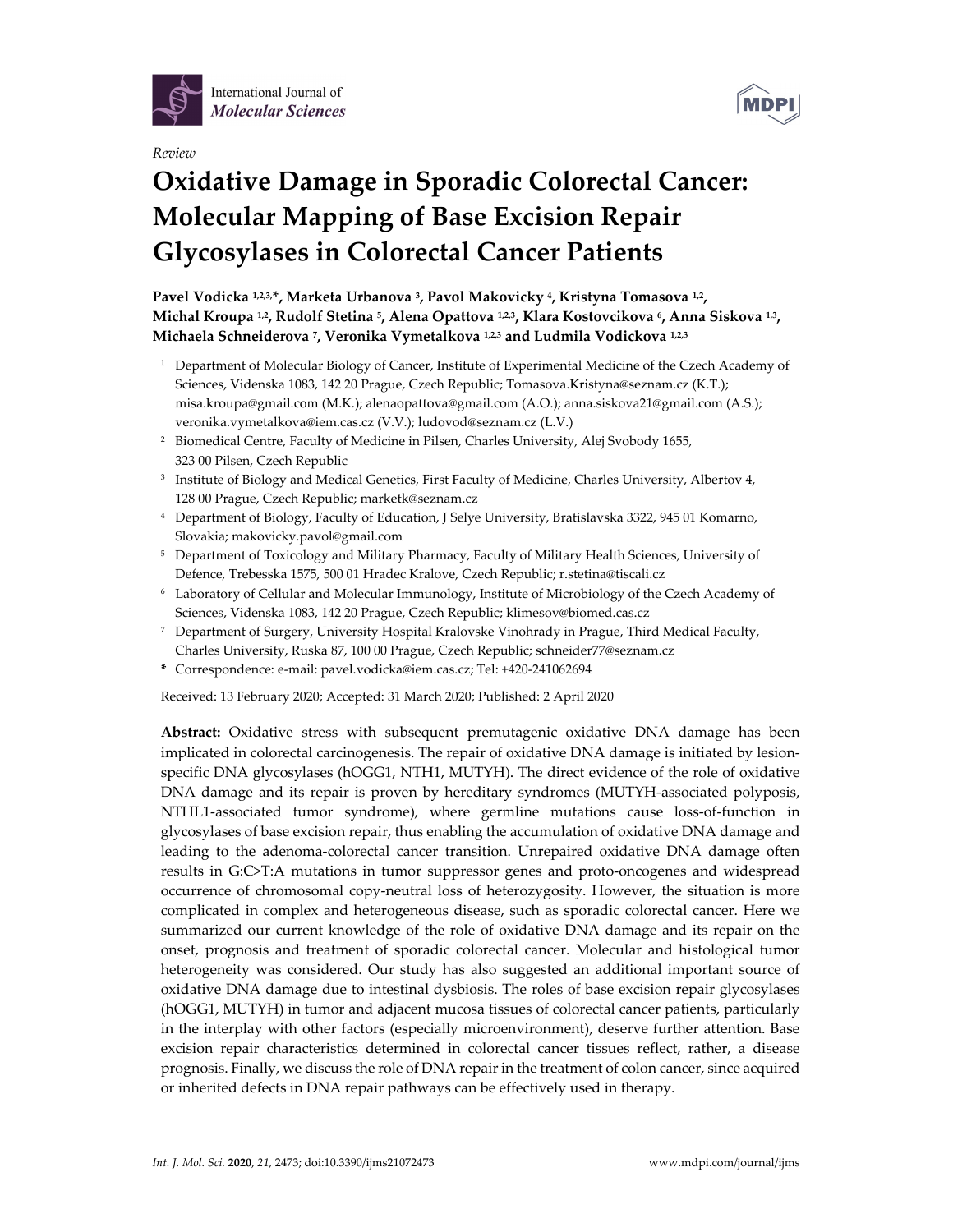**Keywords:** oxidative DNA damage; DNA repair; base excision repair (BER)glycosylases; colorectal cancer

## **1. Introduction**

Colorectal cancer (CRC) represents significant social and public health problems, particularly in developed countries worldwide. At the most recent overview, colon cancer accounted for 1,096,601 new cases and 551,269 deaths in 2018, whereas rectal cancer was less frequent (704,376 newly diagnosed cases with 310,394 patients who died) [1]. Particular dietary and lifestyle habits and age constitute major risk factors in sporadic CRC, as recently reviewed [2,3].

Sporadic (non-hereditary) CRC (70–75% of CRCs cases) occurs in people without genetic predisposition orfamily history of CRC [4]. CRC often develops in genetically susceptible individuals as a consequence of the co-inheritance of multiple low-risk variants. Whereas up to 35% of interindividual variability in CRC risk has been attributed to genetic factors, high-risk germline mutations in *APC*, *MMR*, *MUTYH (MYH), SMAD4, BMPR1A* and *STK11/LKB1* genes account for about 6% of all cases [5,6].

Colorectal carcinogenesis includes three major genetic and epigenetic pathways: chromosomal instability (CIN), CpG island methylator phenotype (CIMP) and microsatellite instability (MSI). MSI is driven by functional impairment of DNA mismatch repair (MMR) genes and it is characterized by alterations in the length of microsatellites [4,7,8]. CIN is hallmarked by changes in chromosomal copy numbers. CIMP, as a form of epigenetic modification, refers to hypermethylation at repetitive CpG dinucleotides (so-called CpG islands) in the promoter regions of tumor suppressor genes (such as *MLH1*, *MINT1*, *MINT2* and *MINT3*) that silences gene expression [4]. Ample and convincing evidence has been accumulated on the role of inflammation, lipid peroxidation, oxidative stress and metabolic dysfunction in CRC onset and development (reviewed in [3]). Several physiological and pathological processes, closely linked to CRC development in the human body (i.e., obesity, diabetes, inflammatory bowel diseases), stimulate the formation of reactive oxygen species (ROS) and subsequent DNA damage [9]. For instance, obesity increases inflammatory factors and adipokines (TNF, leptin, IL-1 $\beta$  and IL-6), subsequently promoting oxidative stress and suppressing the immune system. These alterations often end up in aberrant cell signaling, increased cell growth and angiogenesis [10,11]. Disturbances in DNA damage levels, antioxidant status and capacity for DNA repair result in the accumulation of mutations and genomic instability. The involvement of dietary factors in the etiology of CRC suggests that this disease may be preventable by prudent dietary adjustments, e.g., by antioxidant‐rich food [12,13] and optimal selenium uptake [14].

In this study, we intended to summarize our current knowledge on the role of oxidative DNA damage and its repair on the onset and prognosis and treatment of sporadic CRC, taking into account tumor heterogeneity. We also addressed the roles of glycosylases (hOGG1, MUTYH) involved in the base excision repair (BER) of oxidative damage.

#### **2. Colorectal Cancer and Oxidative DNA Damage**

#### *2.1. DNA Damage and Colorectal Cancer Pathogenesis*

Chronic human inflammatory diseases, diabetes, aging and various malignant diseases, including CRC, are hallmarked by an increase in oxidative DNA damage [15]. Oxidative stress belongs to the ubiquitous events attacking biologic systems. It has been postulated that oxidative stress is responsible for steadily increasing oxidative damage burden from early adenoma to CRC progression [16,17]. In general, unrepaired DNA damage and subsequent disruption in DNA damage response (DDR) pathway have been recorded in many cancer types and are responsible for genomic instability, a pivotal feature of cancer [18]. Indeed, Pearl et al. [19] have documented complex functional impairment in DDR in several cancer types. Importance of DNA repair pathways (a constituent part of DDR) in maintaining genomic instability and cancer etiology is highlighted in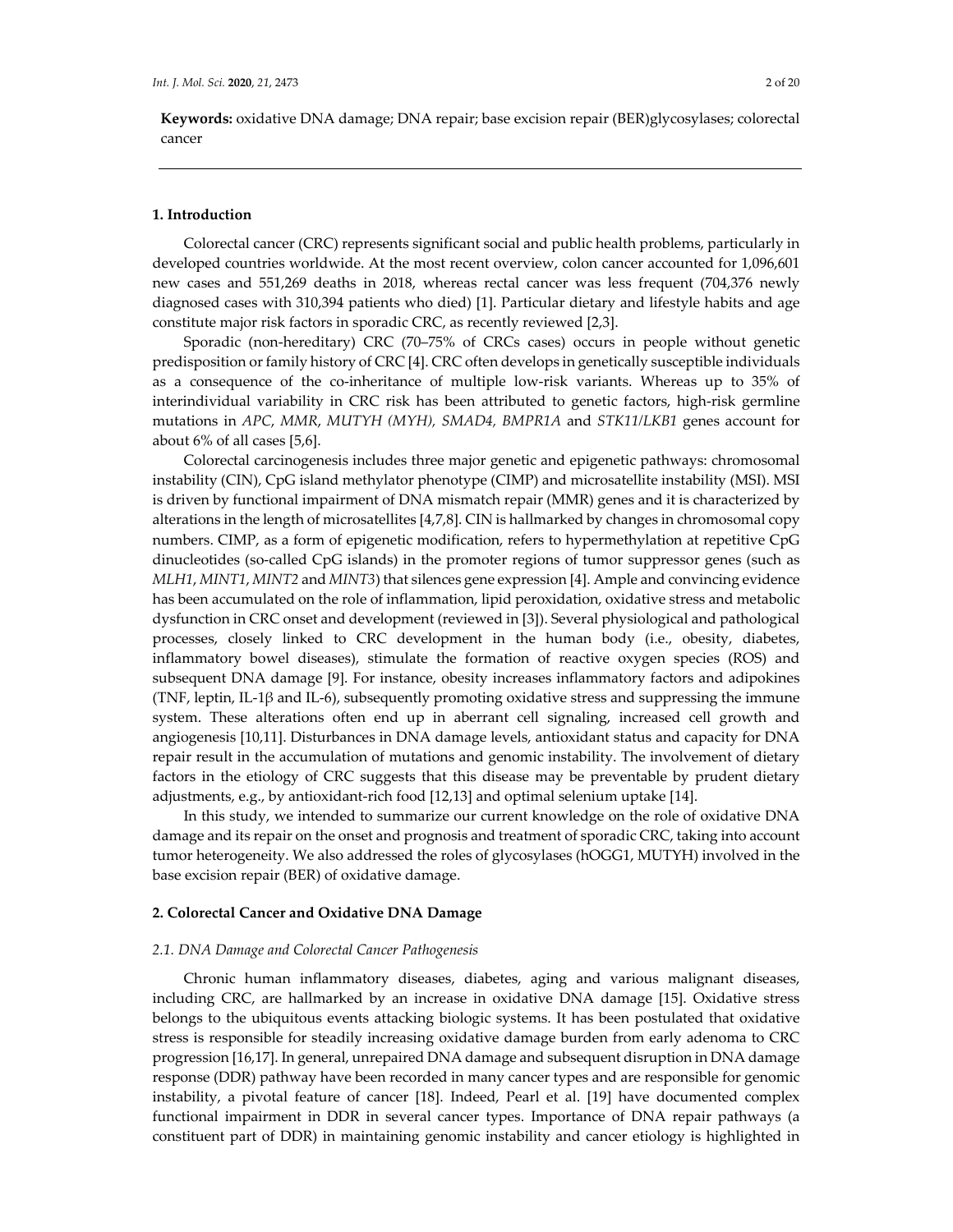familial cancers with known high-penetrance germline mutations in DNA repair genes: *BRCA1/BRCA2* in breast cancer, MMR and polymerase deficiency (*MLH1*, *MSH2*, *MSH6, PMS2 and POLE* genes) in CRC and ovarian cancers, deleterious mutations in *RAD51C* and *RAD51D* and *BRCA1* mutation in ovarian cancers [20–26].

## *2.2. Oxidative DNA Damage, Characteristics, Biologic Properties and Relevance*

ROS are engaged in many redox‐governing processes of the cells in order to maintain cellular homeostasis and they pose potential signaling molecules to control several physiological cellular functions (for review see [27]). Its overproduction results in oxidative stress, responsible for a bulk of oxidative damage in DNA. ROS comprise a group of highly reactive chemical ions and molecules that includes oxygen radicals, non-radicals and hydrogen peroxide [28]. They are produced either endogenously during normal aerobic cellular metabolism or exogenously by agents such as ionizing radiation, chemotherapeutic drugs and transition metals. Elevated levels of ROS or depressed antioxidant defense lead to the imbalance in cellular DNA damage formation. ROS attack biologic macromolecules, resulting in DNA base and sugar damage, apurinic or apyrimidinic sites, DNA– protein cross-links and strand breaks, all contributing to genomic instability [29-31]. Once ROS reach DNA, the oxidation of nucleophilic DNA bases and the ribose sugar ring leads to base loss and strand breaks. Guanine is the most prominent target, giving rise to 8-oxo-7,8-dihydro-2'deoxyguanosine (8oxo‐dG) and 2,6‐diamino‐4‐hydroxy‐5‐formamidopyrimidine (FAPY). ROS also react with adenine (8‐oxo‐7,8‐dihydro‐2'deoxyadenosine, 2‐hydroxyadenine)—and to a lesser extent with thymine and cytosine. Eight-oxo-dG is the most pro-mutagenic consequence of ROS, causing  $G > T$  transversion [32,33] and is commonly measured either as the base in DNA or as the nucleoside 8-oxo-dG in urine [29]. Oxidative DNA damage triggers multiple pathways that include DNA repair, cell cycle arrest and apoptosis. Under physiological conditions, the steady‐state level between DNA damage, antioxidant status; capacity for DNA repair is established and critical mutations in cancer‐related genes are rather rare events.

#### *2.3. The Repair of Oxidative DNA Damage*

Altered DNA repair, comprising BER, nucleotide excision repair (NER), MMR, direct DNA repair, homologous recombination repair (HR) and non‐homologous end‐joining repair, acts as an important player involved in both cancer initiation and progression [34,35]. Moreover, modulations in DNA repair processes contribute to genetic heterogeneity and cancer evolution (genomic/chromosomal instabilities). Relevance of DNA repair and DDR in cancer onset, its progression and patients´ therapeutic response has recently been reviewed in 33 cancertypes. Genetic changes (mutations, loss of heterozygosity) were observed in 33% of DNA repair and DDR genes highlighting the participation of these pathways in tumorigenesis [36].

BER pathway is the main mechanism involved in the removal and repair of oxidized DNA bases (for reviews see [37,38]). The repair of oxidative DNA damage (including premutagenic 8‐oxo‐dG) is initiated by lesion‐specific DNA glycosylases, such as hOGG1 and MUTYH, which are the first enzymes in this pathway responsible for locating and removing DNA single damaged base. Eleven DNA glycosylases have been identified in human BER so far (Table 1) [39]. The redundancy in the substrate specificities of the glycosylases that recognize and remove oxidized DNA bases supports robust and efficient cell defense against oxidative stress. It has developed in organisms to protect the genome from the perpetual attacks of oxygen radicals both under pathologies and physiological conditions.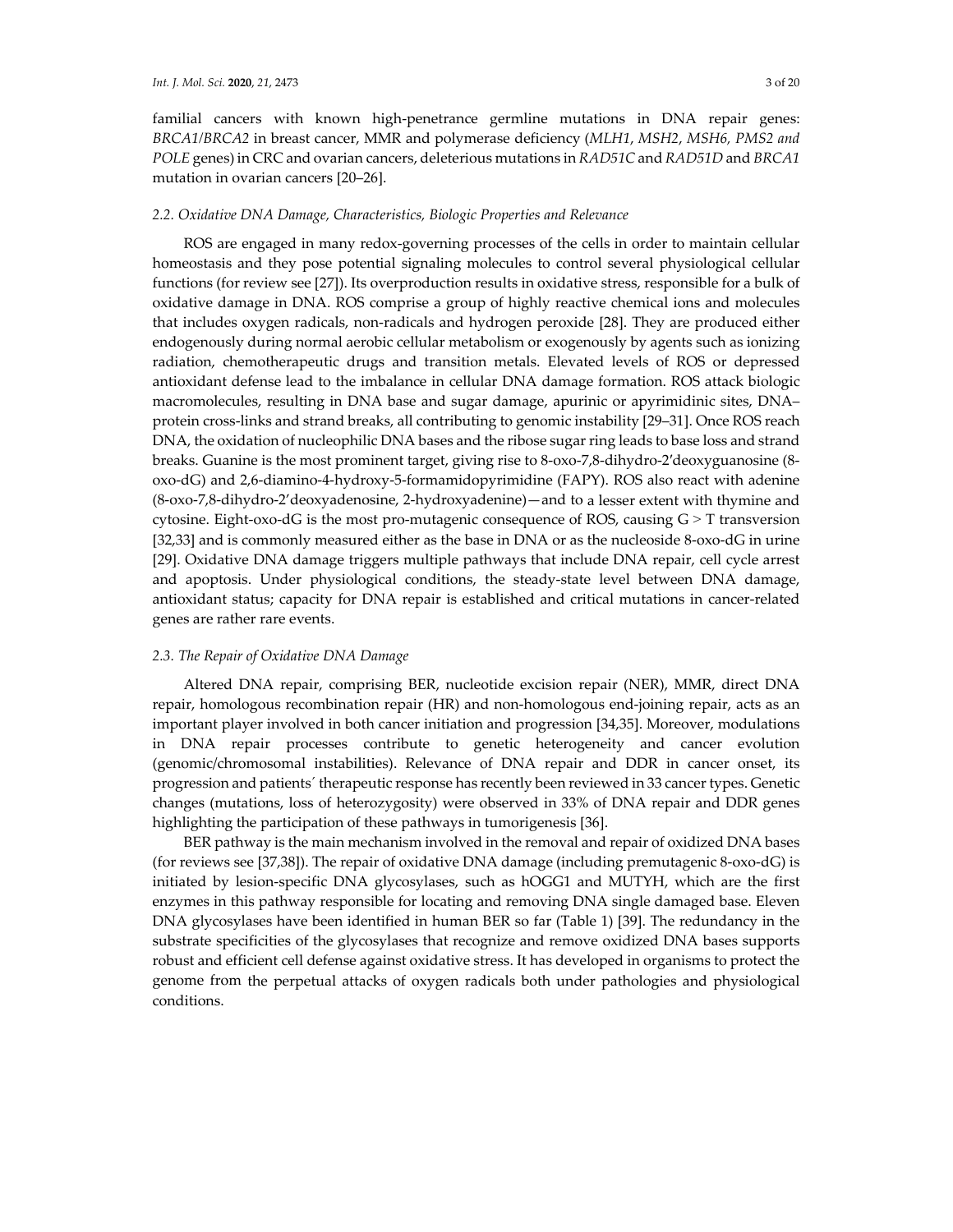| Table 1. List of human DNA glycosylases and their function. |  |  |
|-------------------------------------------------------------|--|--|
|-------------------------------------------------------------|--|--|

| Glycosylase<br>Name                                                       | Gene         | Enzyme<br>Commission<br>Number | <b>Biologic Function</b>                                                                                                                                                                                                                                                                                                                                                                               | Reference                                                             |
|---------------------------------------------------------------------------|--------------|--------------------------------|--------------------------------------------------------------------------------------------------------------------------------------------------------------------------------------------------------------------------------------------------------------------------------------------------------------------------------------------------------------------------------------------------------|-----------------------------------------------------------------------|
| Adenine DNA<br>glycosylase                                                | <b>MUTYH</b> | 3.2.2.31                       | MUTYH is a monofunctional<br>DNA glycosylase which, after the<br>replication, removes adenines<br>mispaired with 8-oxo-dG.                                                                                                                                                                                                                                                                             | Koger et al.,<br>2019 [40]                                            |
| $N-$<br>glycosylase/DNA<br>lyase                                          | OGG1         | 4.2.99.18                      | OGG1 acts in cooperation with<br>MUTYH. It is a major glycosylase<br>for the removal of 8-oxo-dG. It<br>possesses also an intrinsic AP<br>lyase activity at abasic sites.                                                                                                                                                                                                                              | Wang et al.,<br>2018 [41]                                             |
| DNA-3-<br>methyladenine<br>glycosylase                                    | MPG          | 3.2.2.21                       | MPG removes a variety of<br>alkylated (3-methyladenine, 7-<br>methylguanine) and deaminated<br>(hypoxanthine) purines. It also<br>recognizes and removes<br>secondary oxidative lesions such<br>as 1, N6-ethenoadenine.                                                                                                                                                                                | Leitner-<br>Dagan et<br>al., 2012<br>$[42]$                           |
| Methyl-CpG-<br>binding domain<br>protein 4                                | MBD4         | $3.2.2. -$                     | MBD4 preferentially binds to CpG<br>sites and guards DNA against<br>deamination of cytosine to uracil<br>or 5-methylcytosine to thymine.                                                                                                                                                                                                                                                               | Sjolund et<br>al., 2013<br>$[43]$                                     |
| Single-strand<br>selective<br>monofunctional<br>uracil DNA<br>glycosylase | SMUG1        | $3.2.2. -$                     | SMUG1 belongs to the uracil<br>DNA glycosylase superfamily. It<br>is a back-up uracil DNA<br>glycosylase removing a wide<br>variety of oxidized pyrimidines<br>such as 5-hydroxyuracil, 5-<br>hydroxymethyluracil, 5-<br>formyluracil and 5-carboxyuracil<br>In addition to that, SMUG1 has<br>also an activity towards 5-<br>fluorouracil, a commonly used<br>chemotherapeutic agent to treat<br>CRC. | Nagaria et<br>al., 2013<br>[44]<br>Alexeeva et<br>al., 2019<br>$[45]$ |
| Endonuclease III-<br>like protein 1                                       | NTH1         | 4.2.99.18                      | NTH1 cleaves a broad range of<br>lesions such as thymine glycol, 5-<br>hydroxyuracil, 5-formyluracil, 5-<br>hydroxycytosine, 5-hydroxy-6-<br>hydrothymine, 5,6-<br>dihydroxycytosine, 5,6-<br>dihydrouracil and<br>formamidopyrimidine.                                                                                                                                                                | Shinmura<br>et al., 2019<br>$[46]$                                    |
| Endonuclease<br>VIII-like 1                                               | NEIL1        | 4.2.99.18                      | NEIL1 acts at the replication fork<br>and it is implicated in direct<br>removal of the 5-carboxylcytosine.<br>Further, it stimulates TDG-<br>mediated excision of 5-<br>formylcytosine and 5-<br>carboxylcytosine.                                                                                                                                                                                     | Slyvka et<br>al., 2017<br>$[47]$                                      |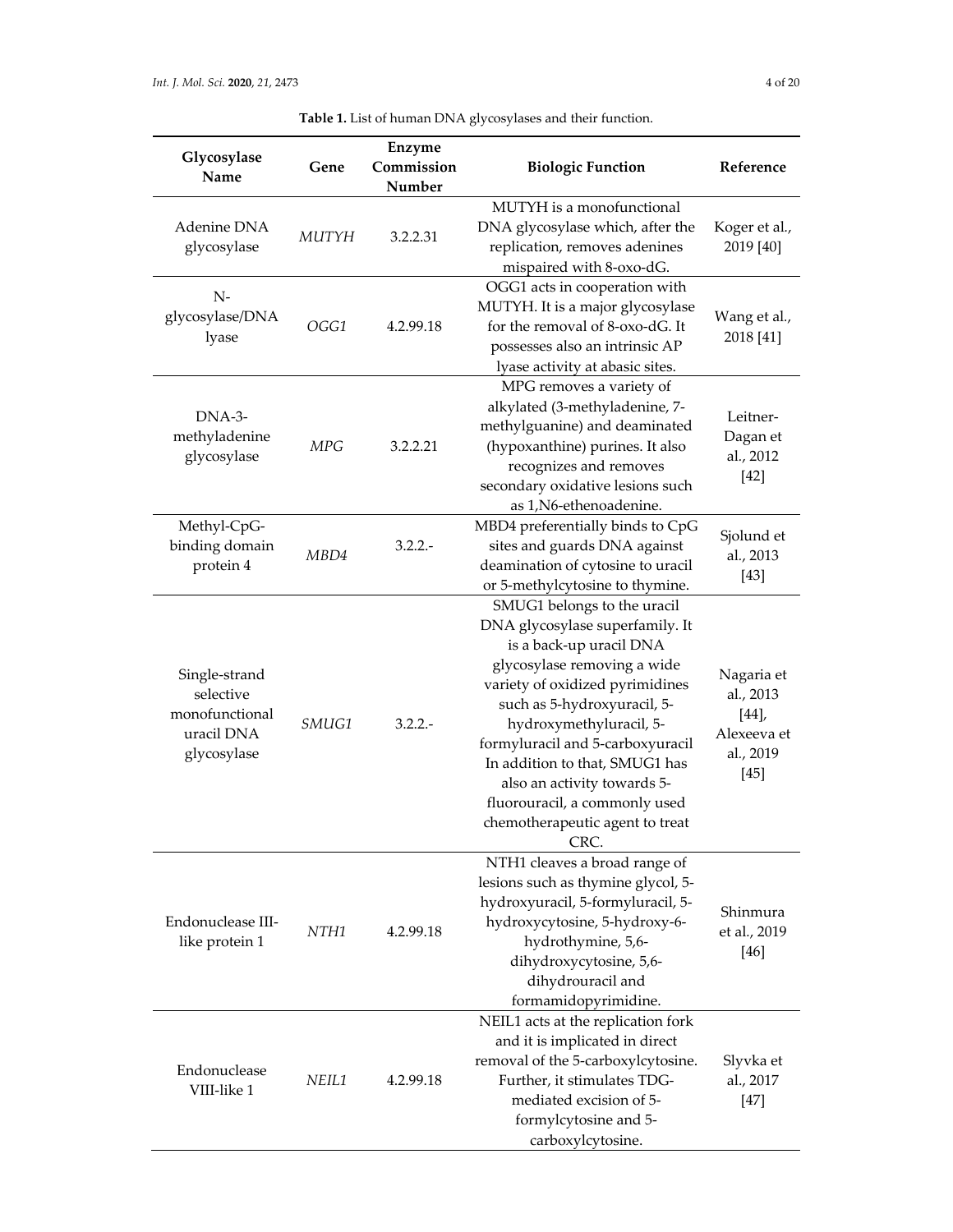| Endonuclease<br>VIII-like 2                          | NEIL <sub>2</sub> | 4.2.99.18 | NEIL2 takes part in the<br>transcription-coupled BER. It<br>excises 8-oxoguanine, thymine<br>glycol, formamidopyrimidine<br>lesions and oxidative products of<br>cytosine, particularly 5-<br>hydroxyuracil and 5-<br>hydroxycytosine.                                                                                                                     | Sarker et<br>al., 2014<br>$[48]$ , Han et<br>al., 2019<br>[49], Minko<br>et al., 2019<br>$[50]$ |
|------------------------------------------------------|-------------------|-----------|------------------------------------------------------------------------------------------------------------------------------------------------------------------------------------------------------------------------------------------------------------------------------------------------------------------------------------------------------------|-------------------------------------------------------------------------------------------------|
| Endonuclease<br>VIII-like 3                          | NEIL <sub>3</sub> | 4.2.99.18 | NEIL3 acts preferentially on<br>ssDNA. It removes<br>spiroiminodihydantoin and<br>guanidinohydantoin, further<br>oxidation products of 8-oxo-7,8-<br>dihydroguanine. It is also<br>implicated in the repair of<br>formamidopyrimidine DNA<br>adducts.                                                                                                      | Massaad et<br>al., 2016<br>[51], Minko<br>et al., 2019<br>$[50]$                                |
| G/T mismatch-<br>specific thymine<br>DNA glycosylase | <b>TDG</b>        | 3.2.2.29  | TDG recognizes U-G or T-G<br>mismatches caused by the<br>deamination of the cytosine or 5-<br>methylcytosine. Therefore, it<br>prevents the formation of a $C \rightarrow T$<br>mutation. Further, it excises<br>oxidized products of the 5-<br>methylcytosine and 5-<br>hydroxymethylcytosine, such as<br>the 5-formylcytosine and 5-<br>carboxycytosine. | Da et al.<br>2018 [52],<br>Fu et al.,<br>2019 [53]                                              |
| Uracil-DNA<br>glycosylase                            | <b>UNG</b>        | 3.2.2.27  | UNG hydrolyzes uracil from both<br>ss and dsDNA, leaving an<br>apyrimidinic site. Such lesions can<br>arise due to deamination of<br>cytosine or due to<br>misincorporation of dUMPs<br>during replication or repair.                                                                                                                                      | Weiser et<br>al., 2018<br>$[54]$                                                                |

Human 8-oxo-dG DNA N-glycosylase 1 (hOGG1) removes 8-oxo-dG from the DNA and mutY DNA glycosylase (MUTYH, also termed MYH) excises misincorporated adenines opposite to 8‐oxo‐ dG via replicative DNA polymerases  $\alpha$ ,  $\delta$  and  $\epsilon$  (reviewed in [55]). Both glycosylases suppress tumorigenesis by preventing mutagenic G:C > T:A transversions, as well as by inducing MUTYH‐ dependent cell death (reviewed by [56]). It should be noted that hOGG1 glycosylase acts as a counter partner of MUTYH (Figure 1). Both glycosylases stimulate consequent steps in BER (action of AP endonuclease I and Polymerase β) to complete the repair process by incision, gap-filling and ligation. However, other BER enzymes also participate to protect DNA against oxidative damage, such as NTH1, MTH1, NEIL1‐3, XRCC1 and PARP‐1 [57–60]).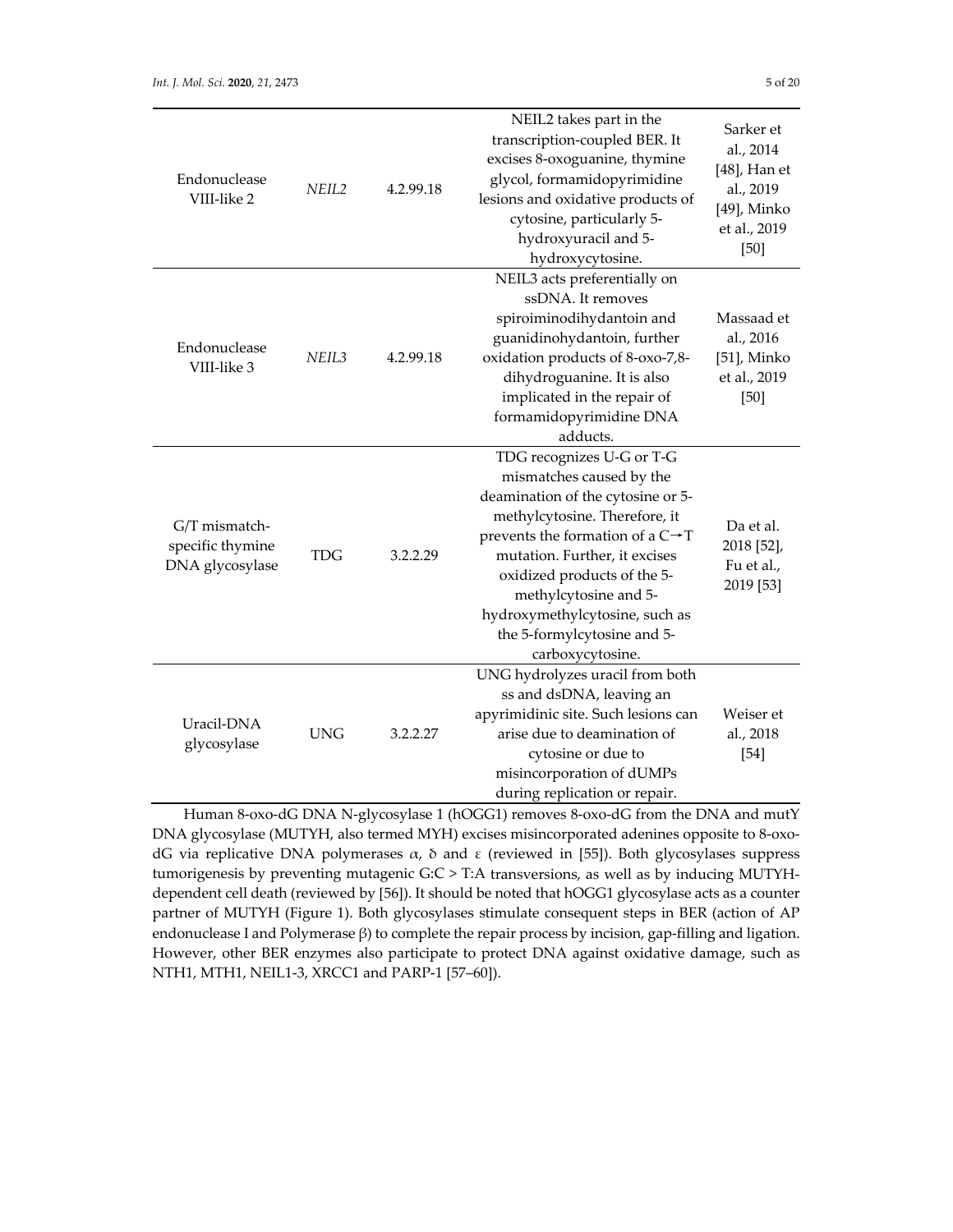

**Figure 1.** MUTYH and hOOG1 cooperate to prevent C:G to A:T transversion mutations under oxidative stress.

Another DNA glycosylase involved in the excision of a wide spectrum of oxidized pyrimidines is endonuclease VIII‐like 1 encoded by the *NEIL1* gene, that figures as a back‐up for DNA glycosylase NTH1 [61]. *NTH1* germ-line variant D239Y (G > T substitution) has been found to induce genomic instability and cellular transformation in non‐transformed human and mouse mammary epithelial cells [61,62].

One of the most important nucleases removing oxidized deoxynucleotide triphosphates (dNTPs) from the cellular pool is mutY homolog named human mutT homolog 1 (MTH1). Nucleotides in the pool are particularly vulnerable to oxidation and incorporated and unrepaired 8‐ oxo‐dGTPs further contribute to G:C > T:A transversion. MTH1 preserves genomic integrity by preventing the incorporation of mutagenic purines into nuclear and/or mitochondrial DNA [63]. Depletion or inhibition of MTH1 also results in DNA strand breaks [64]. Additionally, MTH1 helps to protect telomeres, the essential structures at the end of chromosomes, from their oxidation and shortening and prevents the induction of genomic instability [65].

After the initial step of recognition and excision of oxidized bases by DNA glycosylases, DNA nicks occur that are sealed by DNA ligases. Several major types of DNA ligases (such as LIG1, LIG3, LIG4) have been discovered in human cells so far [66]. DNA nicks occurring during DNA replication or as the intermediate of BER are sealed by human DNA ligase I (LigI) or DNA ligase III (LigIII) along with XRCC1 DNA repair enzyme. High expression of *LigI* has been described in many human solid cancers [67]. The inhibition of LigI may therefore potentially block DNA replication and may also sensitize cancer cells to chemotherapeutic agents [68] leading to apoptosis [62,69].

Studies on laboratory animals have been intended to solve the question of whether oxidative damage occurs before or in the early stages of carcinogenesis or appears as a consequence of this process. The 8‐oxo‐dG has been detected in experimental animals treated with chemical carcinogens [70,71] or irradiated by X‐rays [72] suggesting secondary oxidative stress that accompanies exposures to specific genotoxicants. In a comprehensive study of Olinski et al. the oxidized DNA bases were found in target organs of animals treated with various carcinogens (e.g., heavy metals) long before the tumor appeared [73]. Although the higher presence of 8‐oxo‐dG was not recorded in MUTYH knockout mice [74], simultaneous knocking out of both MUTYH and hOGG1 glycosylases resulted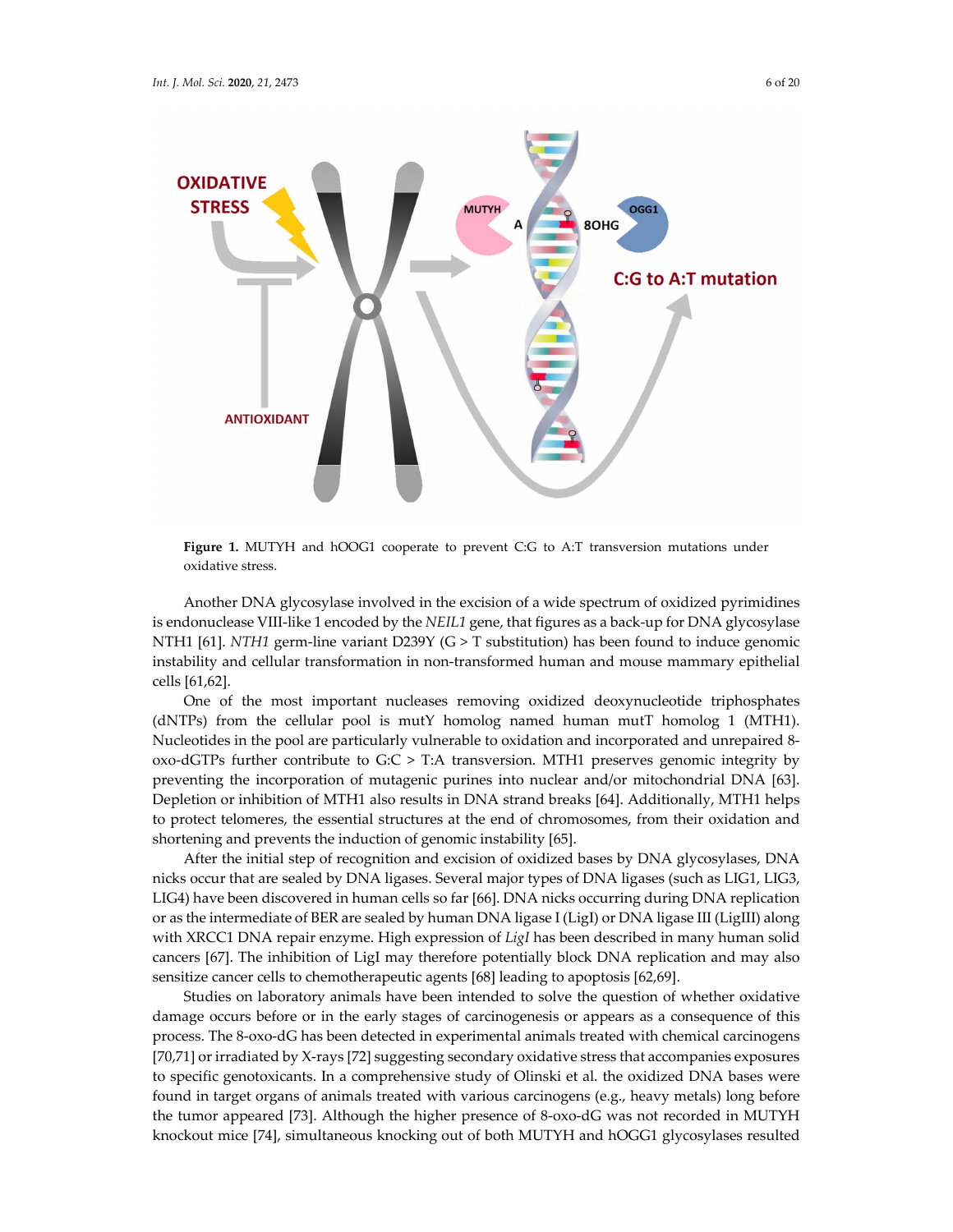in a synergistic increase in  $G > T$  transversions [75]. All available evidence points to the enhanced oxidative DNA damage in tumors as a result of malignant transformation.

#### *2.4. Oxidative DNA Damage, its Repair and Implications in Colorectal Carcinogenesis*

## 2.4.1. Hereditary Syndromes with Defects in Glycosylases Predisposing Colorectal Cancer

Hereditary syndromes with germline mutations in selected repair genes predispose to complete loss‐of‐function of BER proteins and thus facilitate the inactivation of oxidative DNA damage removal process which results in accumulation of oxidative DNA damage in the transition from early adenoma to CRC. These comprise MUTYH‐associated polyposis (MAP) and NTHL1‐associated tumor syndrome (NATS) [26,56]. Although these hereditary syndromes account for less than 2% of all CRC, they represent a substantial (80%) risk of CRC development in MAP patients and directly connect the oxidative damage and its repair with CRC development. MAP‐associated CRC exhibits G:C>T:A mutations in tumor suppressor genes and proto‐oncogenes and widespread occurrence of chromosomal copy‐neutral loss of heterozygosity [76]. Recessively inherited mutations in the *NTHL1* gene cause a polyposis and CRC syndrome [77], about five times less frequent than MAP. This NATS syndrome is based on a unique, clearly distinct mutational signature,  $G:C > A$ : T transition at the non-CpG site [56]. The above findings raise the question of whether other BER glycosylases could be candidate genes for new, yet undiscovered polyposis syndromes.

#### 2.4.2. Sporadic Colorectal Cancer

In sporadic CRC, unrepaired 8‐oxo‐dG adducts induce mutations in proto‐oncogenes, such as *KRAS* and tumor suppressor genes and, also, both *MUTYH* and *hOGG1* were found to be downregulated in neoplastic human colon tissues compared to adjacent tissues [78]. The concerted action of *MUTYH* and *hOGG1* is illustrated in Figure 1. This is in accordance with the suggestion that reduced BER capacity elevates susceptibility to oxidative DNA damage in various cancer types, including their invasiveness [79]. Unrepaired oxidative lesions, such as thymine glycol, can also stall the progression of a replicative fork and therefore contribute to genomic instability. Yet, another mechanism, based on DNA global demethylation mediated by BER in early colorectal tumorigenesis, has recently been postulated. The study of Furlan et al. found that MUTYH‐associated polyposis adenomas exhibited strikingly pronounced hypomethylation than familial adenomatous and sporadic polyps. The authors concluded that DNA demethylation, together with specific KRAS/NRAS mutations, drives the early steps of oxidative damage related colorectal tumorigenesis [80]. In this context, we have not recorded any aberrant methylation in relevant DNA repair genes in tumor tissues from colorectal cancer patients [81]. Less information is currently available on MTH1 nuclease with regard to sporadic CRC. High expression of *MTH1* has been observed in many human malignancies [82,83], including CRC, where the enzyme bolsters survival of the malignant cells and acts therefore in procarcinogenic manner.

## 2.4.3. Base Excision Repair Capacity in Sporadic Colorectal Cancer

Recent years witnessed attempts to determine individual DNA excision repair capacities (DRC) both in healthy subjects and CRC patients [38]. DRC emerges as one of the most complex biomarkers since it integrates a plethora of factors such as gene variants, gene expressions, the interplay of relevant glycosylases, the stability of gene products, the effect of inhibitors/stimulators, lifestyle and environmental factors. Such a biomarker is of key importance in the identification of cancer risk in sporadic malignancies that are substantially affected by gene-environment interactions including oxidative DNA damage [34,84]. Functional DNA repair assays also provide fundamental information about the capacity of the organism to cope with chronic exposure to numerous environmental and dietary genotoxicants. Oxidative DNA damage, corresponding base excision repair capacity (BER‐ DRC) and relevant gene variants were addressed in 182 CRC patients and 245 controls. Whereas the 326Ser/Cys OGG1 and the 324Gln/His as well as the 324His/His MUTYH genotypes were associated with an increased CRC risk, the decreased efficiency of DNA repair was correlated with the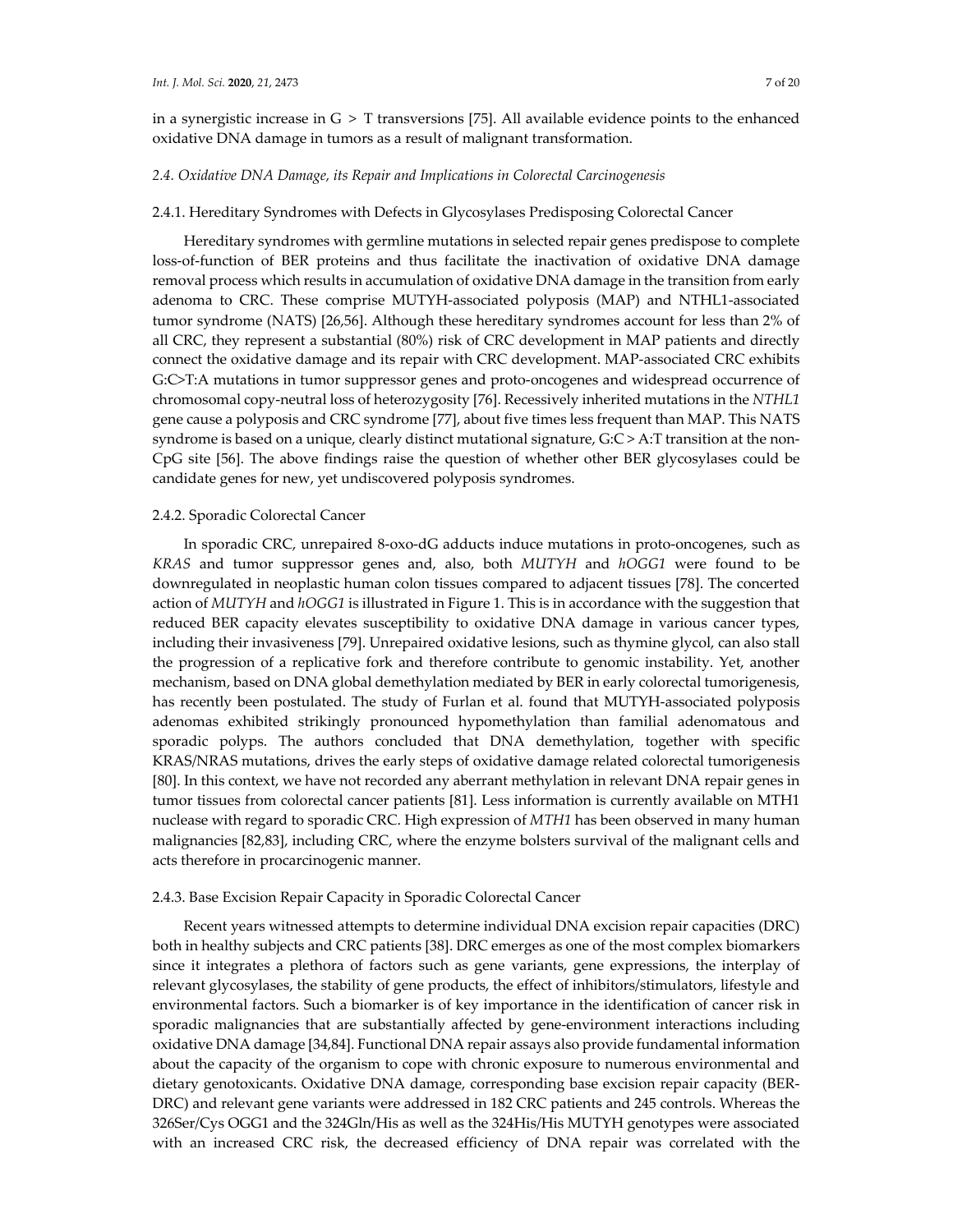399Gln/Gln XRCC1 and the 324His/His MUTYH genotypes occurrence in CRC patients. Due to the missing information for some enrolled CRC patients, the validation study is warranted [85]. In our laboratory, we have measured both NER‐ and BER‐DRC in tumor tissues and adjacent bowel mucosa of 70 incident CRC patients. In another study, BER‐DRC in tumor tissue did not differ from that in adjacent mucosa. There was a good correlation between BER‐DRC in tumor tissue, adjacent mucosa and peripheral blood lymphocytes. BER‐DRC was not influenced by sex and age and, most importantly, did not differ between the colon and rectal tumors. No statistical significance was found in BER‐DRC based on the pathologic stage of the tumors and the expression levels of BER genes did not correlate with BER‐DRC [86]. Current reports suggest that oxidative DNA damage may be removed from DNA also via NER [87,88] and the authors postulate that loss of NER function shares common features arising from BER defects, including cancer predisposition [89]. Despite we have recorded significantly higher NER DRC in tumor tissue from CRC patients in comparison to adjacent mucosa, we fail to ascribe this change to any specific DNA damage [86]. Most recently, we have addressed BER‐DRC in paired samples of tumor tissue and non‐malignant adjacent mucosa of 123 incident colon cancer patients concerning 5‐fluorouracil (5FU) therapy. Interestingly, BER‐DRC in non‐malignant adjacent mucosa was positively associated with overall and relapse‐free survival. Moreover, the overall survival (OS) of these patients was further improved in patients with a decreased BER‐DRC in tumor tissue. The ratio of BER‐DRC in tumor tissue and adjacent mucosa positively correlated with advanced tumor stage [79].

# 2.4.4. Sporadic Colorectal Cancer and Gene Variants in Base Excision Repair

It was postulated that gene variants including single nucleotide polymorphisms (SNPs) in DNA repair genes may alter DNA repair function, including the function of BER glycosylases, modulate its capacity, induce genetic instability or deregulate cell growth and propagate cancer [90–92]. Earlier studies indicated that *hOGG1* Ser326Cys (rs1052133) SNP significantly affected BER‐DRC [92]. However, the association of this SNP with CRC risk remains inconclusive: Recently the authors [93] reported on 727 CRC cases and 736 healthy controls from Taiwan significant association between *OGG1* Ser326Cys and *APE1* Asp148Glu (rs1130409) SNPs and an increased CRC risk. The authors concluded that *OGG1* and *APE1* SNPs are associated with stage‐ and sex‐specific risk of CRC. An early study on 532 CRC cases and 532 matched controls [94] found an enhanced risk of CRC in smokers with *hOGG1* Ser326Cys polymorphism. Increased CRC risk was also reported in individuals simultaneously homozygous for the variant alleles of *APE1* Asn148Glu and *hOGG1* Ser326Cys [94]. A meta‐analysis comprising 4174 cases and 6196 controls did not reveal any robust association between *hOGG1* Ser326Cys polymorphism and CRC, the authors however recommended further investigation [95]. Anotherrare nonsynonymous variant in *hOGG1* Gly308Glu (rs113561019) has been discussed in relation to the susceptibility to CRC. In a recent well‐powered study, the authors found no evidence for the association of the above *hOGG1* polymorphism with CRC risk [96]. A metaanalysis by Zhang et al. evaluated 12 association studies and concluded that *hOGG1* Ser326Cys polymorphism does not associate with CRC risk [97]. However, its role in gene‐gene interactions may not be ruled out.

In the study by Pardini et al. the authors investigated in 1098 sporadic CRC patients for prognostic effects of 3´‐untranslated region polymorphisms (representing microRNA binding site) in BER genes. Interestingly, *NEIL2* rs6997097 polymorphism was associated with shorter survival and *NEIL3* rs1055678 polymorphism with CRC recurrence. The altered epigenetic regulation of the specialized glycosylases *NEIL2* and *NEIL3*, involved in the recognition of oxidized pyrimidines and transcription process, may further add to the understanding of the effect of oxidative DNA damage in colorectal carcinogenesis [98].

Single nucleotide polymorphism rs7689099 in the *NEIL3* gene was reported to modulate significantly survival of CRC patients. The NEIL3 encodes a DNA glycosylase involved in the first step of the BER pathway. Significantly elevated expression levels in tumors, compared to corresponding non‐malignant tissues, were reported in 20 cancer sites, including CRC [99].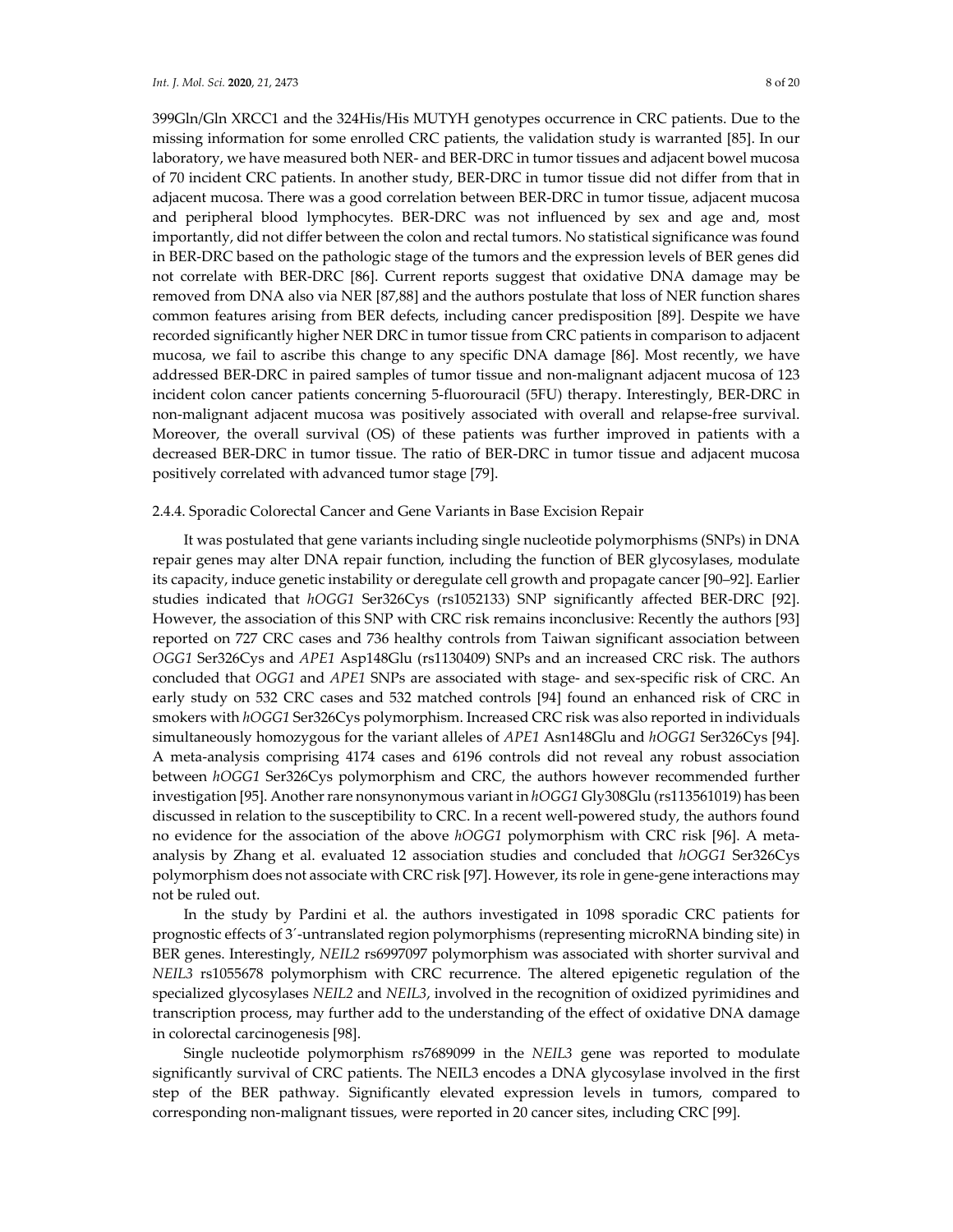In a meta‐analysis (comprising more than 8000 CRC cases and 6000 controls) Picelli et al. revisited the associations of rs3219484:G‐A (MUTYH V22M) and rs3219489:G‐C (MUTYH Q338H) polymorphisms with the risk of sporadic CRC. The associations with studied polymorphisms were, however, negative for all CRC as well as for colon and rectal cancer separately [100].

# *2.5. Colorectal Cancer, Oxidative Damage and Intestinal Microenvironment*

Intestinal epithelial and immune cells are in permanent contact (interaction) with variable microbial inhabitants; these interactions result in modulations of numerous physiological and pathological processes [101]. Recent discoveries revealed that gut microbiome and CRC are tightly connected and during the disease, the composition and function of microbes can significantly differ [102,103]. Species unambiguously associated with colorectal carcinogenesis are reported in [104]. Intestinal bacteria induce proinflammatory and pro‐carcinogenic pathways in colonic epithelium, produce genotoxins and ROS, promote host immune response disturbance and chronic inflammation and mediate the conversion of procarcinogens into carcinogens [105]. There are currently two hypotheses explaining the role of bacteria in colorectal carcinogenesis: (a) "driver‐passenger" theory suggesting that certain intestinal bacteria (bacteria drivers) induce epithelial DNA damage and tumorigenesis; (b) dysbiotic microbial community with pro‐carcinogenic characteristics via remodeling the whole microbiome initiates pro-inflammatory cascades and subsequent cellular transformation [106,107]. The formeris illustrated by phylogenic group B2 of *Escherichia coli* identified as producers of colibactin (pks+ *E. coli*), a peptide‐polyketide, which induces several DNA adducts including those with bulky character, ultimately leading to inter‐strand crosslinks or double‐strand breaks [108]. The latter relates to a generation of ROS resulting in oxidative DNA damage [109,110]. Additionally, ROS are often produced in high amounts by tumor cells and influence local microenvironment and immune response [109]. The tumor microenvironment is composed of myeloid (innate immunity) and lymphoid (adaptive immunity) lineages. Infiltrating immune cells can function to control tumor growth or to help create an immunosuppressive environment in which the tumor can thrive. Recent understanding points to the fact that carcinogenesis shows many similarities to chronic inflammatory processes [111]. For instance, ulcerative colitis and CRC in relation to ROS were studied in mice deficient for epithelial‐to‐mesenchymal transition factor ZEB1 and DNA glycosylase MPG. Zeb1-deficient mice were partially protected from experimental colitis and, in a model of inflammatory CRC, they developed fewer tumors and exhibited lower levels of DNA damage (8-oxo-dG) and higher expression of *MPG* encoding DNA-3-methyladenine glycosylase [112]. The dynamic of microenvironment has been documented by different microbiota in relation to histology of adenoma/polyps. More strikingly, normalization of the microbiota has been recorded after colorectal cancer treatment. The intestinal microenvironment is further modulated by different bacterial strains due to the impacted generation of bacterial metabolites and toxins [113].

#### 2.5.1. Oxidative Damage, Intestinal Microenvironment and CRC Prevention

Under physiological condition, a dynamic steady‐state between ROS generation, antioxidant status, the formation of DNA damage and capacity for DNA repair, is constantly influenced by diet. However, the mechanisms by which nutritional components influence colorectal carcinogenesis are not yet clear. Since the first line of defense against ROS is the cellular antioxidant system, supplementation of volunteers' diets with antioxidants or antioxidant-rich foods has led in many trials to decreases in the level of endogenous oxidation of DNA bases [12,114] and increased resistance to oxidative damage ex vivo [115]. For example, fruit consumption has been suggested to increase DNA repair capacity and decrease DNA damage, likely due to antioxidants and bioactive compounds in fruits [13]. Soymilk in a form of yogurt also exerts substantial antioxidant potential [116]. Experimental and observational evidence indicate that sub‐optimal dietary intakes of selenium may contribute to increased risk for several tumors including CRC, through oxidative and inflammatory response selenoproteins which require selenium for their biosynthesis [14,117]. Moreover, the diet may also significantly modulate BER and NER capacities, for instance, fruit- and vegetable‐rich diet stimulates the repair of oxidative DNA damage [9]. It has been documented that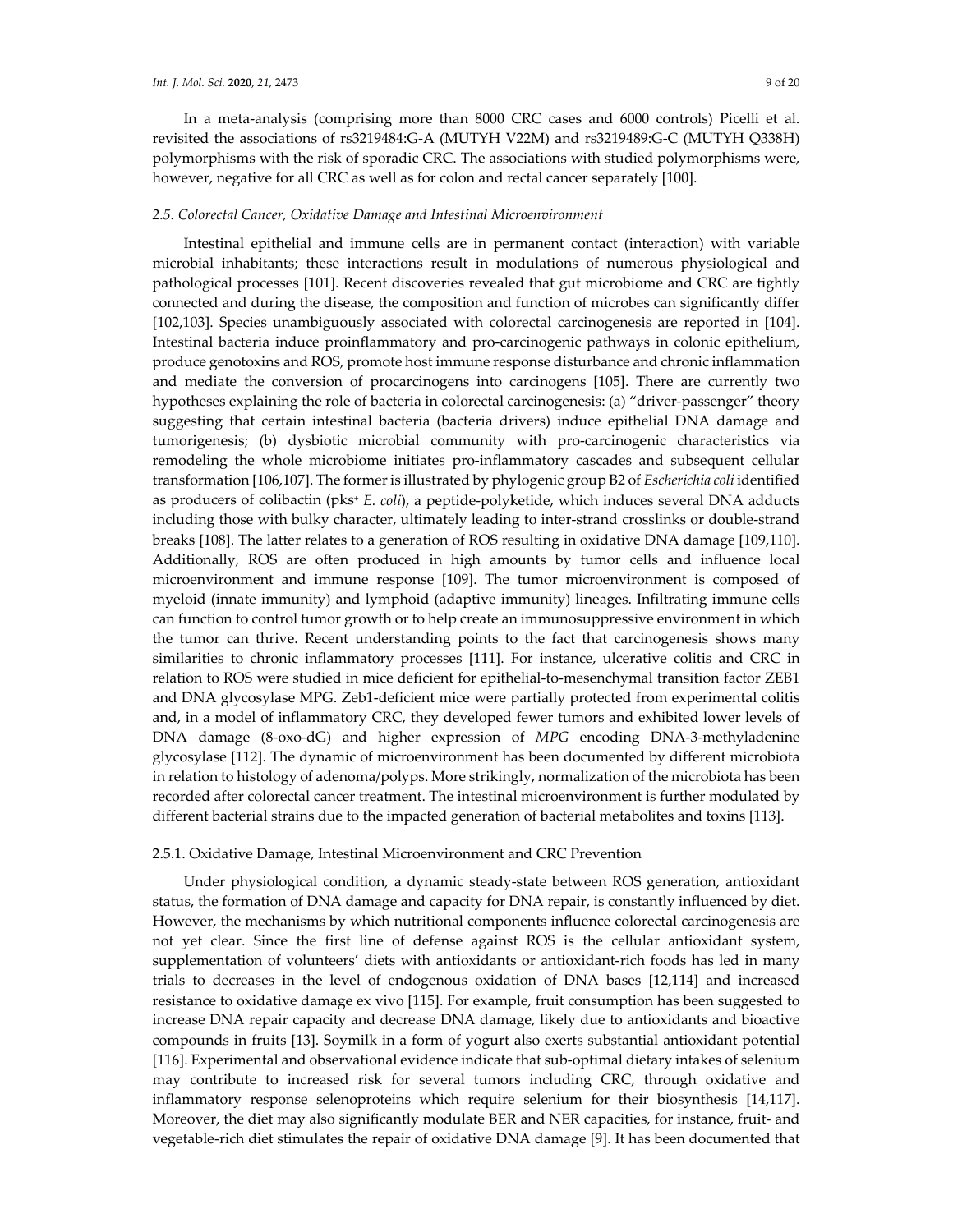diet substantially affects the composition of gut microbiota [118–120]. Various diets not only alter the abundances of several bacterial strains but also change the metabolic profile of whole microbiota, e.g., increase in the biotransformation of pro‐carcinogenic polycyclic aromatic hydrocarbons, formed during meat processing [121]. Microbiota respond differently to dietary components: for instance, protein‐rich diet correlates with *Bacteroides*, diet rich in fiber correlates with *Prevotella* [122] and consumption of dietary fiber is associated with increased fermentation of indigestible plant polysaccharides [122]. Therefore, certain dietary intervention impacts the gut microbiota and could promote changes that are either harmful or beneficial to health, and thus could influence cancer incidence by limiting the development/relapse of the disease.

# **3. Possible Utilization of Oxidative DNA Damage in Colorectal Cancer Therapy**

The therapy of CRC has comprehensively been reviewed [38,123]. Despite all the efforts in CRC therapy over the years, 5‐year survival remains unsatisfactory. The prognosis for CRC patients decreases with increasing TNM staging, the five‐years survival rate is up to 90% for stage I, but only less than 15% for stage IV [99]. CRC treatment usually involves complete primary tumor resection and appropriate chemotherapy, which often causes severe adverse effects [124]. There are considerable interindividual differences among CRC patients in the response to the therapy, probably due to inherited genetic susceptibility, acquired resistance of tumor cells and the role of DNA damage/DNA repair in chemotherapy [125,126].

Cancer cells are due to their hypermetabolic activity highly sensitive to the oxidative balance and have a high antioxidant capacity [127]. Therefore, anticancer therapy targeting antioxidant defense of cancer cells or generating ROS represents an interesting approach in CRC treatment strategy. Oxaliplatin in combination with piperlongumine, a natural product constituent of the fruit of the Long pepper (*Piper longum*), has been shown to act synergically and induce CRC cell apoptosis via mitochondrial dysfunction and endoplasmic reticulum stress [128]. The mode of piperlongumine action in experimental colon cancer has recently been updated [129]. Our results showed that cotreatment of CRC cells with 5FU and *Ganoderma Lucidum* induces oxidative DNA damage in CRC cell lines. Moreover, the non-malignant cells were protected against oxidative DNA damage [130]. Cotreatment with paclitaxel and lentinan exerts synergistic apoptotic effects in A549 cells through inducing ROS production [131]. The anticancer effects of natural compounds and their tentative modes of action have recently been reviewed [118].

Efficient DNA repair often confers poor response to chemotherapy and worse prognosis [79]. DNA‐alkylating agents used in CRC therapy—such as temozolomide (treatment of metastatic CRC [132])—induce DNA lesions repaired by BER [132]. Suppression of the BER pathway by inhibiting polymerase β activity may also represent a tool for improving therapy response [133].

More interestingly, *MTH1* overexpression has been previously associated with distinct cancer stages and survival of the cancer patients [134,135]. The important role of MTH1 during malignant transformation and an increasing number of articles on this topic resulted in the discovery of potent and selective MTH1 inhibitor [136], currently in phase I clinical testing. Unfortunately, selective inhibition of MTH1 in lung cancer cells showed increased oxidative DNA damage which indicates that MTH1 inhibition will likely not be utilized as an across‐the‐board therapeutic strategy [137].

#### **4. Discussion**

There are currently serious disputes and unresolved questions regarding the etiology of sporadic CRC: is genomic and/or chromosomal instability a cause or consequence of tumorigenesis, is the alteration of microbiota preceding CRC onset or it appears as a consequence of it. Another enigmatic aspect is whether high levels of the oxidative damage found in CRC tumors are associated with early stages of carcinogenesis or rather with its consequences. The outcomes from laboratory animals addressing oxidative bases in carcinogenesis are rather inconclusive, so is the issue of oxidative DNA damage in target/surrogate tissues. The bulk of studies so far reported DNA damage and DNA repair in CRC considered as a single entity. However, recent investigations highlighted the differences in embryogenesis, etiology, anatomy, genetics and treatment response between the colon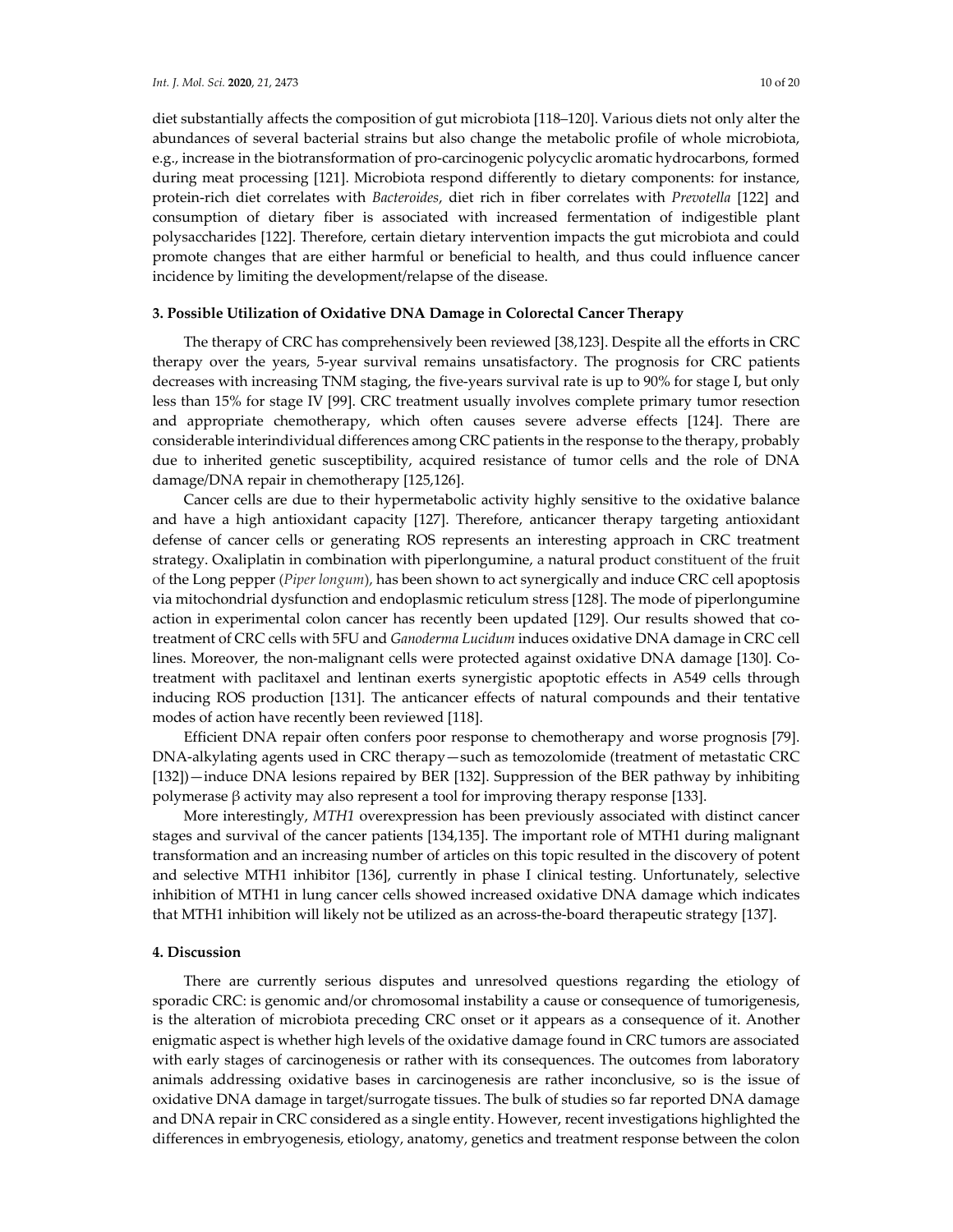and rectal cancers with additional impact on prognosis for patients and different treatment strategies [138–140].

Recent studies on hereditary polyposis syndromes (MAP polyposis, NTH1 polyposis; [56,141]) leading to CRC provided unambiguous evidence on the role of oxidative DNA damage and lack of function BER glycosylases in CRC etiopathogenesis. However, some mechanistic aspects have not fully been clarified yet, e.g., *NEIL1*, *NEIL2* and *NEIL3* triple‐knockout mice were not prone to cancer and do not have increased mutational frequency produced by defective BER [142]. Further, recent studies disclosed the role of MTH1, which prevents incorporation of oxidized purines into DNA, in malignant transformation [143]. However, high expression of *MTH1* has been observed in many human malignancies [82,83], including CRC, where the enzyme bolster survival of the malignant cells. These seeming discrepancies may be explainable by the versatile role of oxidative DNA damage in carcinogenesis: its higher extent may trigger a malignant transformation in very early stages, whereas in developed tumors, its lower level (or efficient BER) may give additional survival/growth advantage to cancer cells [144]. Studies aimed at the comparison of BER capacity in tumor tissues and adjacent mucosa from sporadic CRC patients did not show major differences in BER between these tissues [86]. However, the recent study by Vodenkova et al. pointed to the importance of the ratio between BER capacity in tumor tissue and adjacent mucosa among CRC patients. Low BER in tumor and higher BER capacity in adjacent mucosa conferred to significantly longer survival and vice versa. Additionally, the ratio of BER capacity in tumor tissue over BER capacity in mucosa correlated positively with the advanced tumor stage [79]. Although relatively well‐characterized at present, oxidative DNA damage and its repair warrants further investigation in complex diseases. Regarding sporadic CRC, last years witnessed an advent of additional questions closely related to oxidative DNA damage and its repair. One of those concerns the target and surrogate tissues, in which this damage occurs. Peripheral blood lymphocytes have been taken for long merely as a surrogate in biomonitoring studies. However, these cells represent an important player in the immune system, the last gatekeeper of cancer progression. Further, the generation of oxidative DNA damage is significantly affected by the intestinal microenvironment (microbiota) and this microbiota have been shown to determine immune response. On the other hand, tumor cells produce in high amounts ROS, with subsequent effects on the above systems [109].

Several association studies addressed the role of low penetrance BER gene variants in sporadic CRC with often controversial results. The recent whole genome association studies failed to identify these variants in large CRC patient cohorts [5,145]. Despite it was shown that h*OGG1* 326Cys SNP significantly affected BER DRC, the overall effect is rather minor, and these gene variants may rather find their relevance in interactions [146,147].

In our recent review, we have summarized the role of DNA repair in the treatment of colon cancer [148]. Acquired or inherited defects in DNA repair pathways can be effectively utilized in the therapy; for instance, CRC patients bearing deficiency in *RAD51C* or *CHEK2* genes, belonging to HR pathway, benefited from the treatment with olaparib [149]. This drug inhibits PARP1, a protein implicated in BER, which is often over‐expressed in various types of cancers. Tumors with dysfunctional HR may be dependent on PARP1‐facilitated DNA repair and are sensitive for its inhibition [150]. However, olaparib‐based therapies were tested mainly for breast, ovarian, pancreatic and prostate cancer cases with a mutation in high-penetrance genes BRCA1 and BRCA2 [151]. As evidenced in pre‐clinical studies, hLigI may represent an additional attractive target for inhibition in rapidly dividing malignant cells [68]. Despite some promising results, not a single inhibitor is currently applied in clinical practice [152].

Oxidative DNA damage and activities of glycosylases and ligases involved in its repair still await their full application in therapeutic strategies of CRC.

## **5. Conclusions**

The pivotal role of ROS in both health and disease has been recognized. Arising oxidative DNA damage represents an important factor in the etiopathogenesis of CRC and further effort should be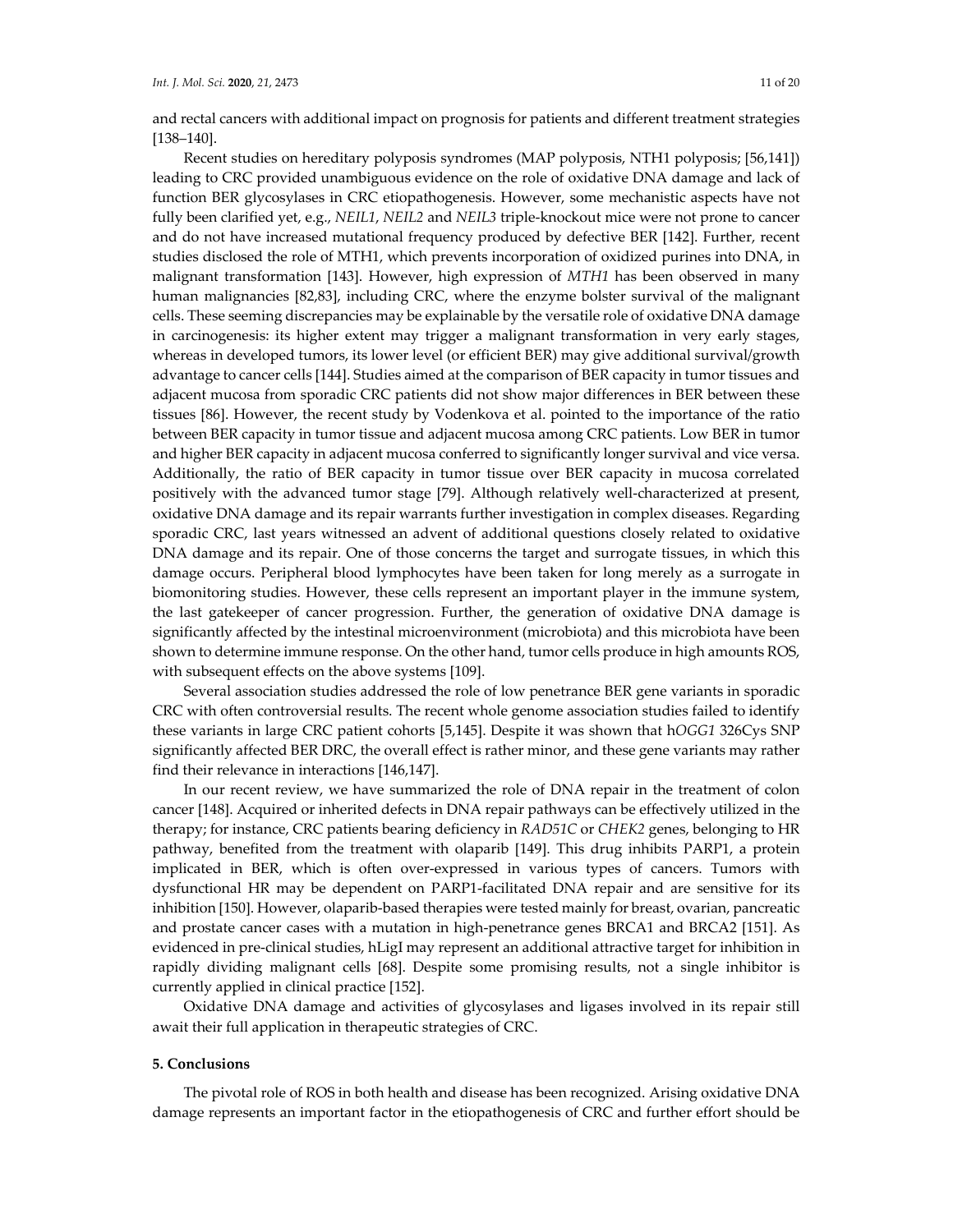dedicated to its monitoring. Similarly, it may also represent a significant marker of prognosis and its level may contribute to treatment outcome.

With increasing knowledge on the role of microenvironment in colorectal carcinogenesis, proper attention should be given to the dynamic of DNA damage formation (and oxidative DNA damage in particular) and its repair.

However, binary roles of ROS and emerging oxidative DNA damage may be utilized in cancer therapy by exploiting combinations of conventional chemotherapeutics with substances leading to oxidative DNA damage in CRC cells. Our recent study suggests that higher capacity of BER in adjacent mucosa and lowerin tumor cells accompanied longer survival and good prognosis (and vice versa) of CRC patients. Scarce data are available on the extent of oxidative DNA damage in colorectal tumor tissues and adjacent mucosa.

**Author Contributions:** Conceptualization P.V., L.V.; writing—review and editing P.V., L.V., V.V.; writing original draft preparation M.K., K.T., P.V. R.S.; data curation and investigation K.K., M.U., M.S., A.O., P.M., A.S.; funding acquisition P.V.; project administration L.V.; supervision P.V., V.V. All authors have read and agreed to the published version of the manuscript.

**Funding:** The authors acknowledge the support from the Czech Science Foundation Grants 18‐09709S, 19‐ 10543S, Czech Health Research Council 15‐27580A and NV18/03/00199. The work was also supported by the Charles University Research Center program [UNCE/MED/006]; by the Charles University Research Fund [Progress Q28/LF1] and by National Sustainability Program I (NPU I) L01503.

**Conflicts of Interest:** The authors declare no conflict of interest.

# **Abbreviations**

| 5FU              | 5-fluorouracil                              |
|------------------|---------------------------------------------|
| $8$ -oxo-d $G$   | 8-oxo-7,8-dihydro-2'deoxyguanosine          |
| <b>BER</b>       | base excision repair                        |
| <b>CIMP</b>      | CpG island methylator phenotype             |
| <b>CIN</b>       | chromosomal instability                     |
| CRC.             | colorectal cancer                           |
| <b>DDR</b>       | DNA damage response                         |
| dNTPs            | deoxynucleotide triphosphates               |
| DRC.             | DNA excision repair capacity                |
| <b>EFS</b>       | event-free survival                         |
| FAPY             | 2,6-diamino-4-hydroxy-5-formamidopyrimidine |
| HR               | homologous recombination repair             |
| LigI             | human DNA ligase I                          |
| LigIII           | human DNA ligase III                        |
| <b>LOH</b>       | loss of heterozygosity                      |
| hOOG1            | human 8-oxo-dG DNA N-glycosylase 1          |
| MAP              | MUTYH-associated polyposis                  |
| <b>MMR</b>       | mismatch repair                             |
| MSI              | microsatellite instability                  |
| <b>MSS</b>       | microsatellite stable                       |
| MTH <sub>1</sub> | human mutT homolog 1                        |
| MUTYH, MYH       | mutY DNA glycosylase                        |
| <b>NATS</b>      | NTHL1-associated tumor syndrome             |
| <b>NER</b>       | nucleotide excision repair                  |
| OS.              | overall survival                            |
| <b>ROS</b>       | reactive oxygen species                     |
| SNP              | single nucleotide polymorphism              |

### **References**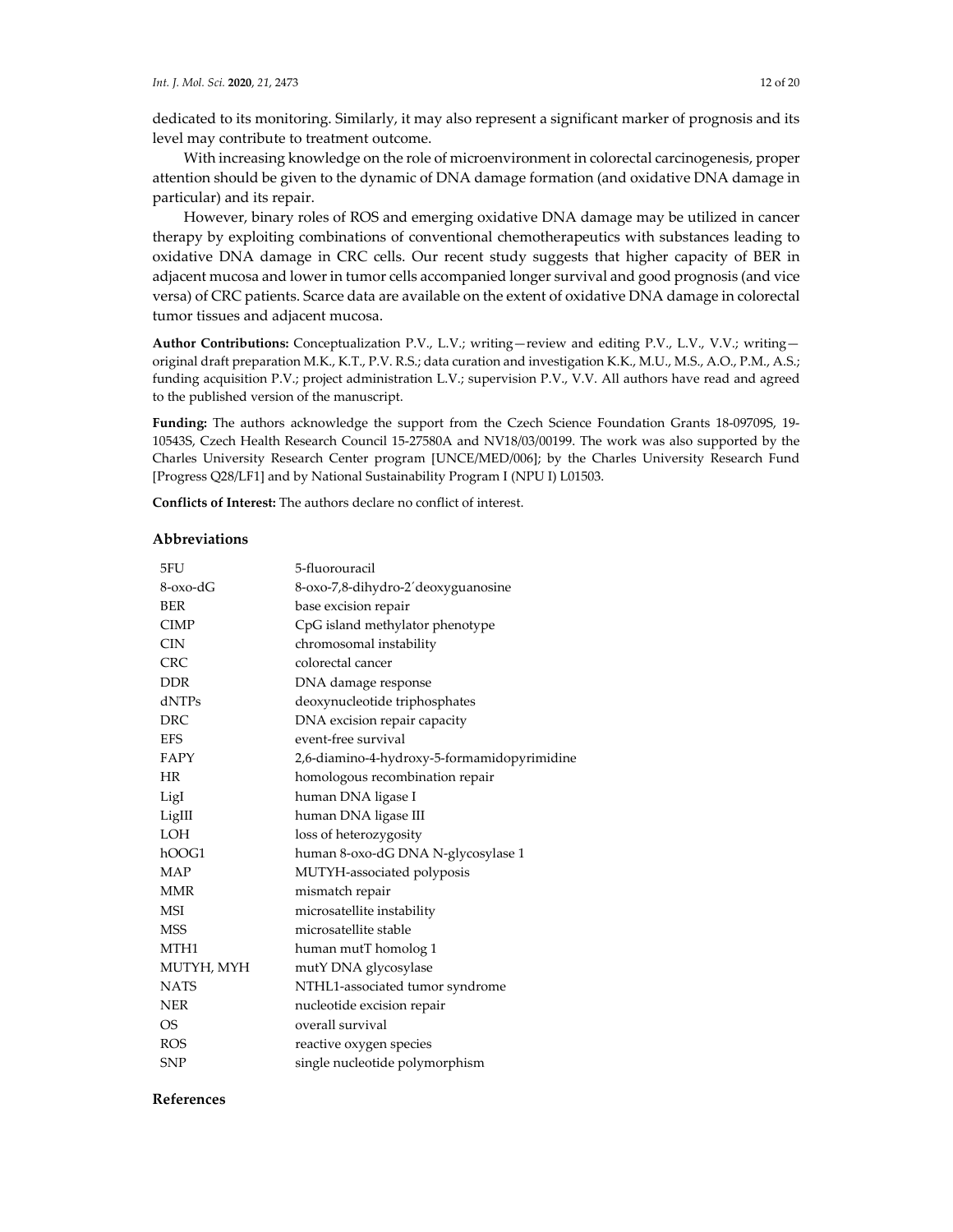- 1. Bray, F.; Ferlay, J.; Soerjomataram, I.; Siegel, R.L.; Torre, L.A.; Jemal, A. Global cancer statistics 2018: GLOBOCAN estimates of incidence and mortality worldwide for 36 cancers in 185 countries. *Cancer J. Clin.* **2018**, *68*, 394–424, doi:10.3322/caac.21492.
- 2. Brenner, H.; Chen, C. The colorectal cancer epidemic: Challenges and opportunities for primary, secondary and tertiary prevention. *Br. J. Cancer* **2018**, *119*, 785–792, doi:10.1038/s41416‐018‐0264‐x.
- 3. Murphy, N.; Moreno, V.; Hughes, D.J.; Vodicka, L.; Vodicka, P.; Aglago, E.K.; Gunter, M.J.; Jenab, M. Lifestyle and dietary environmental factors in colorectal cancer susceptibility. *Mol. Asp. Med.* **2019**, *69*, 2–9, doi:10.1016/j.mam.2019.06.005.
- 4. Keum, N.; Giovannucci, E. Global burden of colorectal cancer: Emerging trends, risk factors and prevention strategies. *Nat. Rev. Gastroenterol. Hepatol.* **2019**, *16*, 713–732, doi:10.1038/s41575‐019‐0189‐8.
- 5. Huyghe, J.R.; Bien, S.A.; Harrison, T.A.; Kang, H.M.; Chen, S.; Schmit, S.L.; Conti, D.V.; Qu, C.; Jeon, J.; Edlund, C.K.; et al. Discovery of common and rare genetic risk variants for colorectal cancer. *Nat. Genet.* **2019**, *51*, 76–87, doi:10.1038/s41588‐018‐0286‐6.
- 6. Medina Pabon, M.A.; Babiker, H.M. A Review Of Hereditary Colorectal Cancers. In *StatPearls*; StatPearls Publishing LLC.: Treasure Island, FL, USA, 2019.
- 7. Pawlik, T.M.; Raut, C.P.; Rodriguez‐Bigas, M.A. Colorectal carcinogenesis: MSI‐H versus MSI‐L. *Dis. Markers* **2004**, *20*, 199–206, doi:10.1155/2004/368680.
- 8. Yamagishi, H.; Kuroda, H.; Imai, Y.; Hiraishi, H. Molecular pathogenesis of sporadic colorectal cancers. *Chin. J. Cancer* **2016**, *35*, 4, doi:10.1186/s40880‐015‐0066‐y.
- 9. Collins, A.R.; Azqueta, A.; Langie, S.A.S. Effects of micronutrients on DNA repair. *Eur. J. Nutr.* **2012**, *51*, 261–279, doi:10.1007/s00394‐012‐0318‐4.
- 10. Kompella, P.; Vasquez, K.M. Obesity and cancer: A mechanistic overview of metabolic changes in obesity that impact genetic instability. *Mol. Carcinog.* **2019**, *58*, 1531–1550, doi:10.1002/mc.23048.
- 11. Murphy, N.; Jenab, M.; Gunter, M.J. Adiposity and gastrointestinal cancers: Epidemiology, mechanisms and future directions. *Nat. Rev. Gastroenterol. Hepatol.* **2018**, *15*, 659–670, doi:10.1038/s41575‐018‐0038‐1.
- 12. Chakraborty, A.; Ferk, F.; Simić, T.; Brantner, A.; Dusinská, M.; Kundi, M.; Hoelzl, C.; Nersesyan, A.; Knasmüller, S. DNA‐protective effects of sumach (*Rhus coriaria* L.), a common spice: Results of human and animal studies. *Mutat. Res.* **2009**, *661*, 10–17, doi:10.1016/j.mrfmmm.2008.10.009.
- 13. Slyskova, J.; Lorenzo, Y.; Karlsen, A.; Carlsen, M.H.; Novosadova, V.; Blomhoff, R.; Vodicka, P.; Collins, A.R. Both genetic and dietary factors underlie individual differences in DNA damage levels and DNA repair capacity. *DNA Repair* **2014**, *16*, 66–73, doi:10.1016/j.dnarep.2014.01.016.
- 14. Méplan, C.; Hesketh, J. Selenium and cancer: A story that should not be forgotten-insights from genomics. *Cancer Treat. Res.* **2014**, *159*, 145–166, doi:10.1007/978‐3‐642‐38007‐5\_9.
- 15. Simonelli, V.; Mazzei, F.; D'Errico, M.; Dogliotti, E. Gene susceptibility to oxidative damage: From single nucleotide polymorphisms to function. *Mutat. Res.* **2012**, *731*, 1–13, doi:10.1016/j.mrfmmm.2011.10.012.
- 16. Tudek, B.; Speina, E. Oxidatively damaged DNA and its repair in colon carcinogenesis. *Mutat. Res.* **2012**, *736*, 82–92, doi:10.1016/j.mrfmmm.2012.04.003.
- 17. Guo, C.; Ding, P.; Xie, C.; Ye, C.; Ye, M.; Pan, C.; Cao, X.; Zhang, S.; Zheng, S. Potential application of the oxidative nucleic acid damage biomarkers in detection of diseases. *Oncotarget* **2017**, *8*, 75767–75777, doi:10.18632/oncotarget.20801.
- 18. Hanahan, D.; Weinberg, R.A. Hallmarks of cancer: The next generation. *Cell* **2011**, *144*, 646–674, doi:10.1016/j.cell.2011.02.013.
- 19. Pearl, L.H.; Schierz, A.C.; Ward, S.E.; Al‐Lazikani, B.; Pearl, F.M. Therapeutic opportunities within the DNA damage response. *Nat. Rev. Cancer* **2015**, *15*, 166–180, doi:10.1038/nrc3891.
- 20. Carethers, J.M.; Jung, B.H. Genetics and Genetic Biomarkers in Sporadic Colorectal Cancer. *Gastroenterology* **2015**, *149*, 1177–1190.e1173, doi:10.1053/j.gastro.2015.06.047.
- 21. Grady, W.M.; Markowitz, S.D. The molecular pathogenesis of colorectal cancer and its potential application to colorectal cancer screening. *Dig. Dis. Sci.* **2015**, *60*, 762–772, doi:10.1007/s10620‐014‐3444‐4.
- 22. Nielsen, F.C.; van Overeem Hansen, T.; Sørensen, C.S. Hereditary breast and ovarian cancer: New genes in confined pathways. *Nat. Rev. Cancer* **2016**, *16*, 599–612, doi:10.1038/nrc.2016.72.
- 23. Hernández, G.; Ramírez, M.J.; Minguillón, J.; Quiles, P.; Ruiz de Garibay, G.; Aza‐Carmona, M.; Bogliolo, M.; Pujol, R.; Prados‐Carvajal, R.; Fernández, J.; et al. Decapping protein EDC4 regulates DNA repair and phenocopies BRCA1. *Nat. Commun.* **2018**, *9*, 967–967, doi:10.1038/s41467‐018‐03433‐3.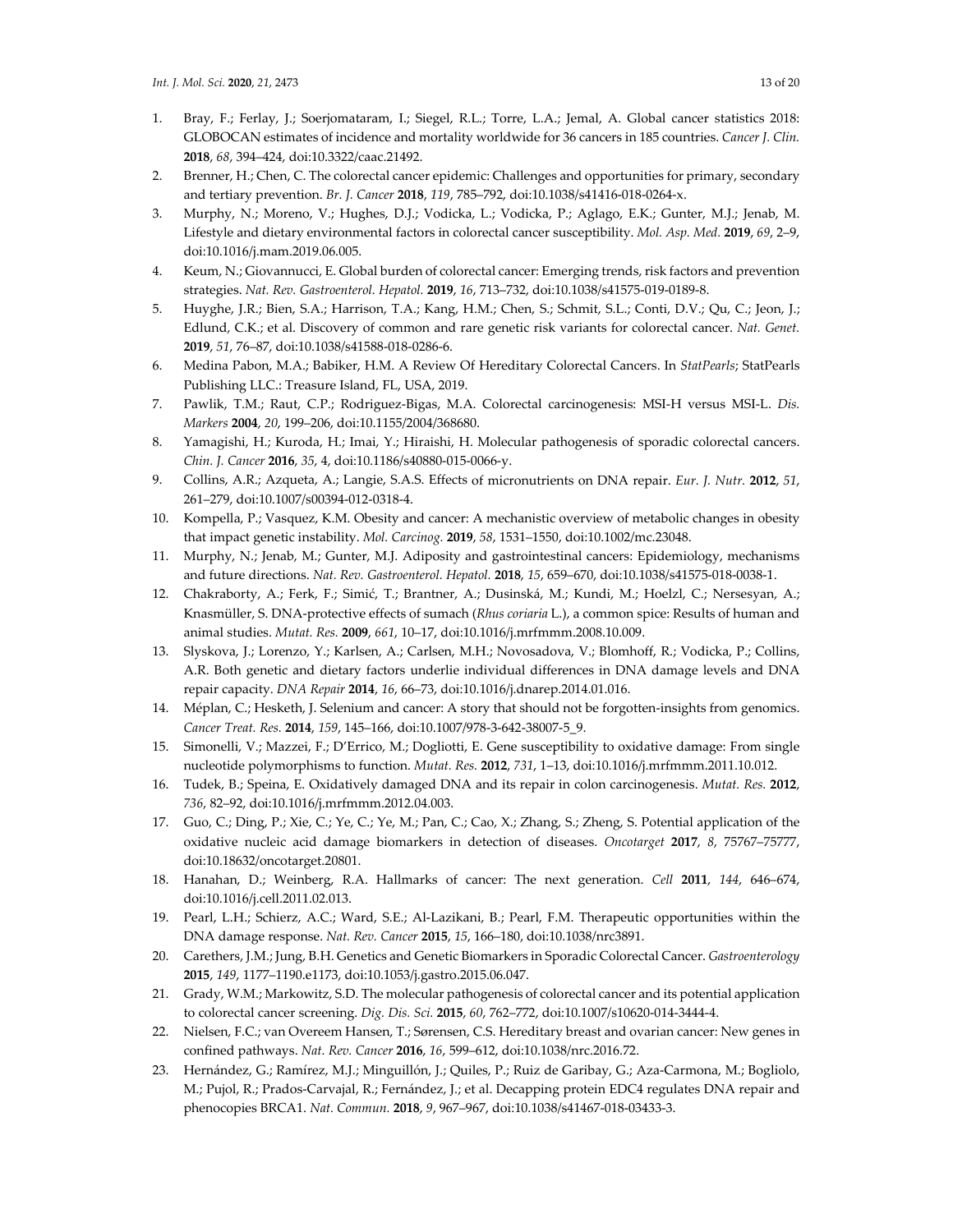- 24. Song, H.; Dicks, E.; Ramus, S.J.; Tyrer, J.P.; Intermaggio, M.P.; Hayward, J.; Edlund, C.K.; Conti, D.; Harrington, P.; Fraser, L.; et al. Contribution of Germline Mutations in the RAD51B, RAD51C, and RAD51D Genes to Ovarian Cancer in the Population. *J. Clin. Oncol.* **2015**, *33*, 2901–2907, doi:10.1200/JCO.2015.61.2408.
- 25. Niskakoski, A.; Pasanen, A.; Lassus, H.; Renkonen‐Sinisalo, L.; Kaur, S.; Mecklin, J.‐P.; Bützow, R.; Peltomäki, P. Molecular changes preceding endometrial and ovarian cancer: A study of consecutive endometrial specimens from Lynch syndrome surveillance. *Mod. Pathol.* **2018**, *31*, 1291–1301, doi:10.1038/s41379‐018‐0044‐4.
- 26. Markowitz, S.D.; Bertagnolli, M.M. Molecular origins of cancer: Molecular basis of colorectal cancer. *N. Engl. J. Med.* **2009**, *361*, 2449–2460, doi:10.1056/NEJMra0804588.
- 27. Bardaweel, S.K.; Gul, M.; Alzweiri, M.; Ishaqat, A.; HA, A.L.; Bashatwah, R.M. Reactive Oxygen Species: The Dual Role in Physiological and Pathological Conditions of the Human Body. *Eurasian J. Med.* **2018**, *50*, 193–201, doi:10.5152/eurasianjmed.2018.17397.
- 28. Schieber, M.; Chandel, N.S. ROS function in redox signaling and oxidative stress. *Curr. Biol.* **2014**, *24*, R453– R462, doi:10.1016/j.cub.2014.03.034.
- 29. Manini, P.; De Palma, G.; Andreoli, R.; Marczynski, B.; Hanova, M.; Mozzoni, P.; Naccarati, A.; Vodickova, L.; Hlavac, P.; Mutti, A.; et al. Biomarkers of nucleic acid oxidation, polymorphism in, and expression of, hOGG1 gene in styrene‐exposed workers. *Toxicol. Lett.* **2009**, *190*, 41–47, doi:10.1016/j.toxlet.2009.06.862.
- 30. Naccarati, A.; Pardini, B.; Hemminki, K.; Vodicka, P. Sporadic colorectal cancer and individual susceptibility: A review of the association studies investigating the role of DNA repair genetic polymorphisms. *Mutat. Res.* **2007**, *635*, 118–145, doi:10.1016/j.mrrev.2007.02.001.
- 31. Vodicka, P.; Kumar, R.; Stetina, R.; Sanyal, S.; Soucek, P.; Haufroid, V.; Dusinska, M.; Kuricova, M.; Zamecnikova, M.; Musak, L.; et al. Genetic polymorphisms in DNA repair genes and possible links with DNA repair rates, chromosomal aberrations and single‐strand breaks in DNA. *Carcinogenesis* **2004**, *25*, 757– 763, doi:10.1093/carcin/bgh064.
- 32. Ohno, M.; Sakumi, K.; Fukumura, R.; Furuichi, M.; Iwasaki, Y.; Hokama, M.; Ikemura, T.; Tsuzuki, T.; Gondo, Y.; Nakabeppu, Y. 8‐oxoguanine causes spontaneous de novo germline mutations in mice. *Sci. Rep.* **2014**, *4*, 4689–4689, doi:10.1038/srep04689.
- 33. Dizdaroglu, M. Oxidatively induced DNA damage and its repair in cancer. *Mutat. Res. Rev. Mutat. Res.* **2015**, *763*, 212–245, doi:10.1016/j.mrrev.2014.11.002.
- 34. Roos, W.P.; Thomas, A.D.; Kaina, B. DNA damage and the balance between survival and death in cancer biology. *Nat. Rev. Cancer* **2016**, *16*, 20–33, doi:10.1038/nrc.2015.2.
- 35. Curtin, N.J. DNA repair dysregulation from cancer driver to therapeutic target. *Nat. Rev. Cancer* **2012**, *12*, 801–817, doi:10.1038/nrc3399.
- 36. Knijnenburg, T.A.; Wang, L.; Zimmermann, M.T.; Chambwe, N.; Gao, G.F.; Cherniack, A.D.; Fan, H.; Shen, H.; Way, G.P.; Greene, C.S.; et al. Genomic and Molecular Landscape of DNA Damage Repair Deficiency across The Cancer Genome Atlas. *Cell Rep.* **2018**, *23*, 239–254.e6, doi:10.1016/j.celrep.2018.03.076.
- 37. Wallace, S.S. DNA glycosylases search for and remove oxidized DNA bases. *Environ. Mol. Mutagenesis* **2013**, *54*, 691–704, doi:10.1002/em.21820.
- 38. Vodicka, P.; Vodenkova, S.; Opattova, A.; Vodickova, L. DNA damage and repair measured by comet assay in cancer patients. *Mutat. Res.* **2019**, *843*, 95–110, doi:10.1016/j.mrgentox.2019.05.009.
- 39. Radom, M.; Machnicka, M.A.; Krwawicz, J.; Bujnicki, J.M.; Formanowicz, P. Petri net‐based model of the human DNA base excision repair pathway. *PLoS ONE* **2019**, *14*, e0217913, doi:10.1371/journal.pone.0217913.
- 40. Köger, N.; Brieger, A.; Hinrichsen, I.M.; Zeuzem, S.; Plotz, G. Analysis of MUTYH alternative transcript expression, promoter function, and the effect of human genetic variants. *Hum. Mutat.* **2019**, *40*, 472–482, doi:10.1002/humu.23709.
- 41. Wang, R.; Hao, W.; Pan, L.; Boldogh, I.; Ba, X. The roles of base excision repair enzyme OGG1 in gene expression. *Cell. Mol. Life Sci.* **2018**, *75*, 3741–3750, doi:10.1007/s00018‐018‐2887‐8.
- 42. Leitner‐Dagan, Y.; Sevilya, Z.; Pinchev, M.; Kramer, R.; Elinger, D.; Roisman, L.C.; Rennert, H.S.; Schechtman, E.; Freedman, L.; Rennert, G.; et al. N‐methylpurine DNA glycosylase and OGG1 DNA repair activities: Opposite associations with lung cancer risk. *J. Natl. Cancer Inst.* **2012**, *104*, 1765–1769, doi:10.1093/jnci/djs445.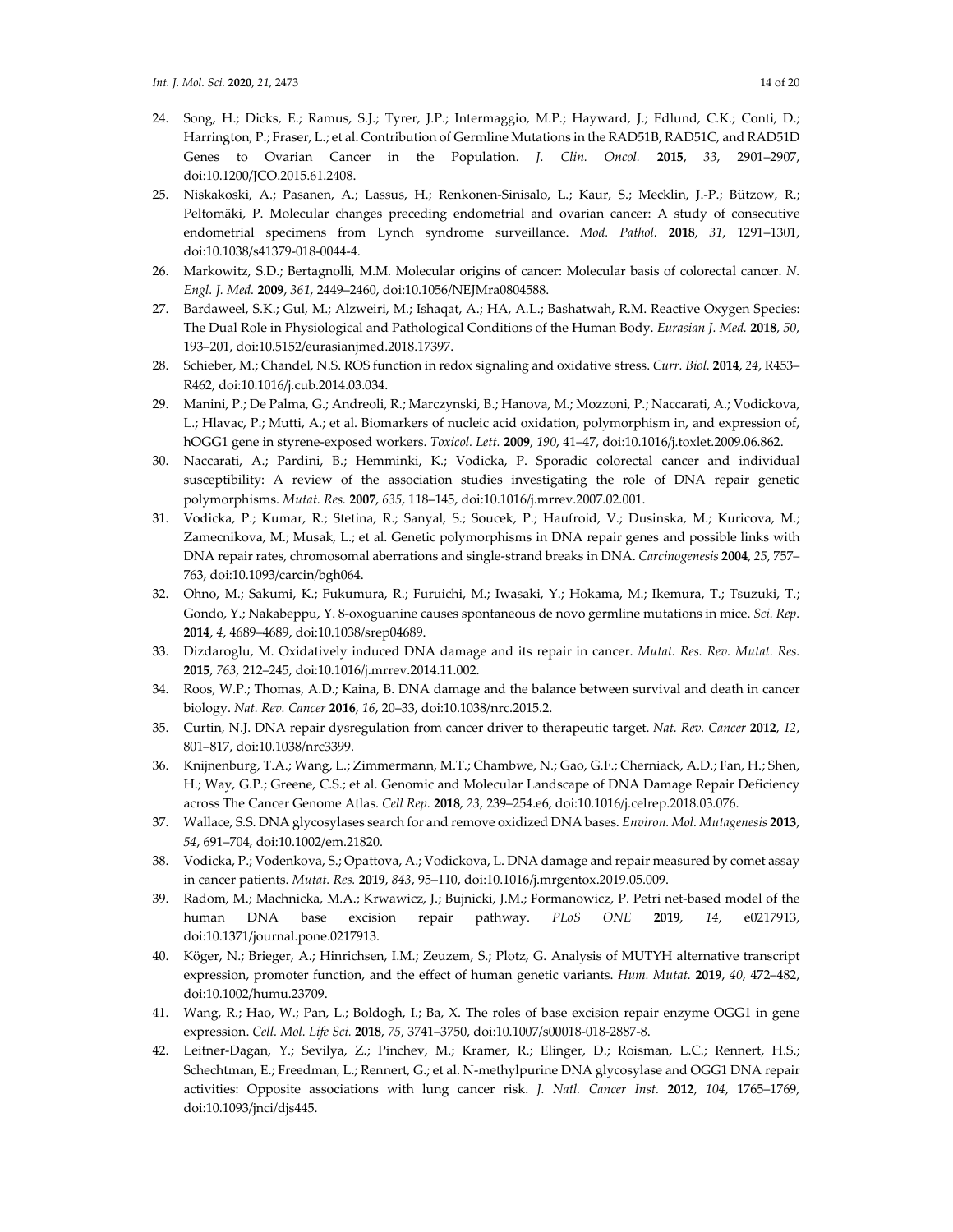- 43. Sjolund, A.B.; Senejani, A.G.; Sweasy, J.B. MBD4 and TDG: Multifaceted DNA glycosylases with ever expanding biological roles. *Mutat. Res.* **2013**, *743–744*, 12*–*25, doi:10.1016/j.mrfmmm.2012.11.001.
- 44. Nagaria, P.; Svilar, D.; Brown, A.R.; Wang, X.‐h.; Sobol, R.W.; Wyatt, M.D. SMUG1 but not UNG DNA glycosylase contributes to the cellular response to recovery from 5‐fluorouracil induced replication stress. *Mutat. Res.* **2013**, *743–744*, 26–32, doi:10.1016/j.mrfmmm.2012.12.001.
- 45. Alexeeva, M.; Moen, M.N.; Grøsvik, K.; Tesfahun, A.N.; Xu, X.M.; Muruzábal‐Lecumberri, I.; Olsen, K.M.; Rasmussen, A.; Ruoff, P.; Kirpekar, F.; et al. Excision of uracil from DNA by hSMUG1 includes strand incision and processing. *Nucleic Acids Res.* **2019**, *47*, 779–793, doi:10.1093/nar/gky1184.
- 46. Shinmura, K.; Kato, H.; Kawanishi, Y.; Goto, M.; Tao, H.; Yoshimura, K.; Nakamura, S.; Misawa, K.; Sugimura, H. Defective repair capacity of variant proteins of the DNA glycosylase NTHL1 for 5‐ hydroxyuracil, an oxidation product of cytosine. *Free Radic. Biol. Med.* **2019**, *131*, 264–273, doi:10.1016/j.freeradbiomed.2018.12.010.
- 47. Slyvka, A.; Mierzejewska, K.; Bochtler, M. Nei-like 1 (NEIL1) excises 5-carboxylcytosine directly and stimulates TDG‐mediated 5‐formyl and 5‐carboxylcytosine excision. *Sci. Rep.* **2017**, *7*, 9001, doi:10.1038/s41598‐017‐07458‐4.
- 48. Sarker, A.H.; Chatterjee, A.; Williams, M.; Lin, S.; Havel, C.; Jacob, P., 3rd; Boldogh, I.; Hazra, T.K.; Talbot, P.; Hang, B. NEIL2 protects against oxidative DNA damage induced by sidestream smoke in human cells. *PLoS ONE* **2014**, *9*, e90261, doi:10.1371/journal.pone.0090261.
- 49. Han, D.; Schomacher, L.; Schüle, K.M.; Mallick, M.; Musheev, M.U.; Karaulanov, E.; Krebs, L.; von Seggern, A.; Niehrs, C. NEIL1 and NEIL2 DNA glycosylases protect neural crest development against mitochondrial oxidative stress. *Elife* **2019**, *8*, e49044, doi:10.7554/eLife.49044.
- 50. Minko, I.G.; Christov, P.P.; Li, L.; Stone, M.P.; McCullough, A.K.; Lloyd, R.S. Processing of N(5)‐substituted formamidopyrimidine DNA adducts by DNA glycosylases NEIL1 and NEIL3. *DNA Repair* **2019**, *73*, 49–54, doi:10.1016/j.dnarep.2018.11.001.
- 51. Massaad, M.J.; Zhou, J.; Tsuchimoto, D.; Chou, J.; Jabara, H.; Janssen, E.; Glauzy, S.; Olson, B.G.; Morbach, H.; Ohsumi, T.K.; et al. Deficiency of base excision repair enzyme NEIL3 drives increased predisposition to autoimmunity. *J. Clin. Investig.* **2016**, *126*, 4219–4236, doi:10.1172/JCI85647.
- 52. Da, L.‐T.; Shi, Y.; Ning, G.; Yu, J. Dynamics of the excised base release in thymine DNA glycosylase during DNA repair process. *Nucleic Acids Res.* **2018**, *46*, 568–581, doi:10.1093/nar/gkx1261.
- 53. Fu, T.; Liu, L.; Yang, Q.‐L.; Wang, Y.; Xu, P.; Zhang, L.; Liu, S.; Dai, Q.; Ji, Q.; Xu, G.‐L.; et al. Thymine DNA glycosylase recognizes the geometry alteration of minor grooves induced by 5‐formylcytosine and 5‐ carboxylcytosine. *Chem. Sci.* **2019**, *10*, 7407–7417, doi:10.1039/c9sc02807b.
- 54. Weiser, B.P.; Rodriguez, G.; Cole, P.A.; Stivers, J.T. N-terminal domain of human uracil DNA glycosylase (hUNG2) promotes targeting to uracil sites adjacent to ssDNA‐dsDNA junctions. *Nucleic Acids Res.* **2018**, *46*, 7169–7178, doi:10.1093/nar/gky525.
- 55. Bai, H.; Grist, S.; Gardner, J.; Suthers, G.; Wilson, T.M.; Lu, A.L. Functional characterization of human MutY homolog (hMYH) missense mutation (R231L) that is linked with hMYH‐associated polyposis. *Cancer Lett.* **2007**, *250*, 74–81, doi:10.1016/j.canlet.2006.09.016.
- 56. Schubert, S.A.; Morreau, H.; de Miranda, N.F.C.C.; van Wezel, T. The missing heritability of familial colorectal cancer. *Mutagenesis* **2019**, doi:10.1093/mutage/gez027.
- 57. Krokan, H.E.; Bjørås, M. Base excision repair. *Cold Spring Harb. Perspect. Biol.* **2013**, *5*, a012583, doi:10.1101/cshperspect.a012583.
- 58. Hazra, T.K.; Izumi, T.; Kow, Y.W.; Mitra, S. The discovery of a new family of mammalian enzymes for repair of oxidatively damaged DNA, and its physiological implications. *Carcinogenesis* **2003**, *24*, 155–157, doi:10.1093/carcin/24.2.155.
- 59. Sakumi, K.; Furuichi, M.; Tsuzuki, T.; Kakuma, T.; Kawabata, S.; Maki, H.; Sekiguchi, M. Cloning and expression of cDNA for a human enzyme that hydrolyzes 8‐oxo‐dGTP, a mutagenic substrate for DNA synthesis. *J. Biol. Chem.* **1993**, *268*, 23524–23530.
- 60. El‐Khamisy, S.F.; Masutani, M.; Suzuki, H.; Caldecott, K.W. A requirement for PARP‐1 for the assembly or stability of XRCC1 nuclear foci at sites of oxidative DNA damage. *Nucleic Acids Res.* **2003**, *31*, 5526–5533, doi:10.1093/nar/gkg761.
- 61. Takao, M.; Kanno, S.‐I.; Kobayashi, K.; Zhang, Q.‐M.; Yonei, S.; van der Horst, G.T.J.; Yasui, A. A back‐up glycosylase in Nth1 knock‐out mice is a functional Nei (endonuclease VIII) homologue. *J. Biol. Chem.* **2002**, *277*, 42205–42213, doi:10.1074/jbc.M206884200.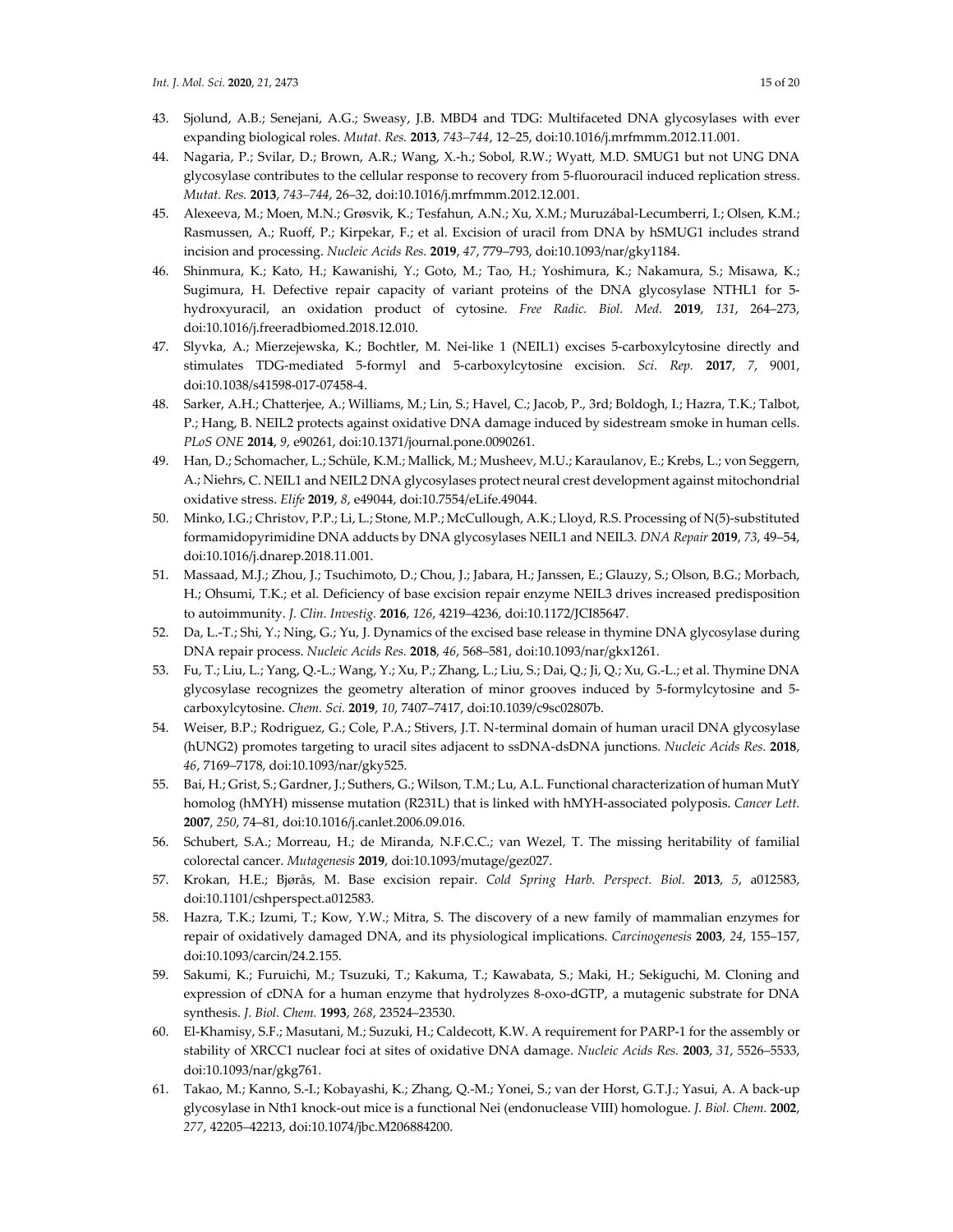- 62. Galick, H.A.; Kathe, S.; Liu, M.; Robey‐Bond, S.; Kidane, D.; Wallace, S.S.; Sweasy, J.B. Germ‐line variant of human NTH1 DNA glycosylase induces genomic instability and cellular transformation. *Proc. Natl. Acad. Sci. USA* **2013**, *110*, 14314–14319, doi:10.1073/pnas.1306752110.
- 63. Gad, H.; Koolmeister, T.; Jemth, A.‐S.; Eshtad, S.; Jacques, S.A.; Ström, C.E.; Svensson, L.M.; Schultz, N.; Lundbäck, T.; Einarsdottir, B.O.; et al. MTH1 inhibition eradicates cancer by preventing sanitation of the dNTP pool. *Nature* **2014**, *508*, 215–221, doi:10.1038/nature13181.
- 64. Rai, P.; Sobol, R.W. Mechanisms of MTH1 inhibition‐induced DNA strand breaks: The slippery slope from the oxidized nucleotide pool to genotoxic damage. *DNA Repair* **2019**, *77*, 18–26, doi:10.1016/j.dnarep.2019.03.001.
- 65. Ahmed, W.; Lingner, J. PRDX1 and MTH1 cooperate to prevent ROS-mediated inhibition of telomerase. *Genes Dev.* **2018**, *32*, 658–669, doi:10.1101/gad.313460.118.
- 66. Ellenberger, T.; Tomkinson, A.E. Eukaryotic DNA ligases: Structural and functional insights. *Annu. Rev. Biochem.* **2008**, *77*, 313–338, doi:10.1146/annurev.biochem.77.061306.123941.
- 67. Sun, D.; Urrabaz, R.; Nguyen, M.; Marty, J.; Stringer, S.; Cruz, E.; Medina‐Gundrum, L.; Weitman, S. Elevated expression of DNA ligase I in human cancers. *Clin. Cancer Res.* **2001**, *7*, 4143–4148.
- 68. Saquib, M.; Ansari, M.I.; Johnson, C.R.; Khatoon, S.; Kamil Hussain, M.; Coop, A. Recent advances in the targeting of human DNA ligase I as a potential new strategy for cancer treatment. *Eur. J. Med. Chem.* **2019**, *182*, 111657–111657, doi:10.1016/j.ejmech.2019.111657.
- 69. McNally, J.R.; O'Brien, P.J. Kinetic analyses of single‐stranded break repair by human DNA ligase III isoforms reveal biochemical differences from DNA ligase I. *J. Biol. Chem.* **2017**, *292*, 15870–15879, doi:10.1074/jbc.M117.804625.
- 70. Adachi, S.; Takemoto, K.; Hirosue, T.; Hosogai, Y. Spontaneous and 2-nitropropane induced levels of 8hydroxy-2'-deoxyguanosine in liver DNA of rats fed iron-deficient or manganese- and copper-deficient diets. *Carcinogenesis* **1993**, *14*, 265–268, doi:10.1093/carcin/14.2.265.
- 71. Kasai, H.; Crain, P.F.; Kuchino, Y.; Nishimura, S.; Ootsuyama, A.; Tanooka, H. Formation of 8‐ hydroxyguanine moiety in cellular DNA by agents producing oxygen radicals and evidence for its repair. *Carcinogenesis* **1986**, *7*, 1849–1851, doi:10.1093/carcin/7.11.1849.
- 72. Wood, M.L.; Dizdaroglu, M.; Gajewski, E.; Essigmann, J.M. Mechanistic studies of ionizing radiation and oxidative mutagenesis: Genetic effects of a single 8‐hydroxyguanine (7‐hydro‐8‐oxoguanine) residue inserted at a unique site in a viral genome. *Biochemistry* **1990**, *29*, 7024–7032, doi:10.1021/bi00482a011.
- 73. Olinski, R.; Gackowski, D.; Foksinski, M.; Rozalski, R.; Roszkowski, K.; Jaruga, P. Oxidative DNA damage: Assessment of the role in carcinogenesis, atherosclerosis, and acquired immunodeficiency syndrome. *Free Radic. Biol. Med.* **2002**, *33*, 192–200, doi:10.1016/s0891‐5849(02)00878‐x.
- 74. Robertson, A.B.; Klungland, A.; Rognes, T.; Leiros, I. DNA repair in mammalian cells: Base excision repair: The long and short of it. *Cell Mol. Life Sci.* **2009**, *66*, 981–993, doi:10.1007/s00018‐009‐8736‐z.
- 75. Russo, M.T.; De Luca, G.; Degan, P.; Parlanti, E.; Dogliotti, E.; Barnes, D.E.; Lindahl, T.; Yang, H.; Miller, J.H.; Bignami, M. Accumulation of the oxidative base lesion 8‐hydroxyguanine in DNA of tumor‐prone mice defective in both the Myh and Ogg1 DNA glycosylases. *Cancer Res.* **2004**, *64*, 4411–4414, doi:10.1158/0008‐5472.CAN‐04‐0355.
- 76. Pilati, C.; Shinde, J.; Alexandrov, L.B.; Assié, G.; André, T.; Hélias‐Rodzewicz, Z.; Ducoudray, R.; Le Corre, D.; Zucman-Rossi, J.; Emile, J.-F.; et al. Mutational signature analysis identifies MUTYH deficiency in colorectal cancers and adrenocortical carcinomas. *J. Pathol.* **2017**, *242*, 10–15, doi:10.1002/path.4880.
- 77. Weren, R.D.A.; Ligtenberg, M.J.; Geurts van Kessel, A.; De Voer, R.M.; Hoogerbrugge, N.; Kuiper, R.P. NTHL1 and MUTYH polyposis syndromes: Two sides of the same coin? *J. Pathol.* **2018**, *244*, 135–142, doi:10.1002/path.5002.
- 78. Nascimento, E.F.R.; Ribeiro, M.L.; Magro, D.O.; Carvalho, J.; Kanno, D.T.; Martinez, C.A.R.; Coy, C.S.R. tissue expresion of the genes mutyh and ogg1 in patients with sporadic colorectal cancer. *Arq. Bras. Cir. Dig.* **2017**, *30*, 98–102, doi:10.1590/0102‐6720201700020005.
- 79. Vodenkova, S.; Jiraskova, K.; Urbanova, M.; Kroupa, M.; Slyskova, J.; Schneiderova, M.; Levy, M.; Buchler, T.; Liska, V.; Vodickova, L.; et al. Base excision repair capacity as a determinant of prognosis and therapy response in colon cancer patients. *DNA Repair* **2018**, *72*, 77–85, doi:10.1016/j.dnarep.2018.09.006.
- 80. Koketsu, S.; Watanabe, T.; Nagawa, H. Expression of DNA repair protein: MYH, NTH1, and MTH1 in colorectal cancer. *Hepatogastroenterology* **2004**, *51*, 638–642.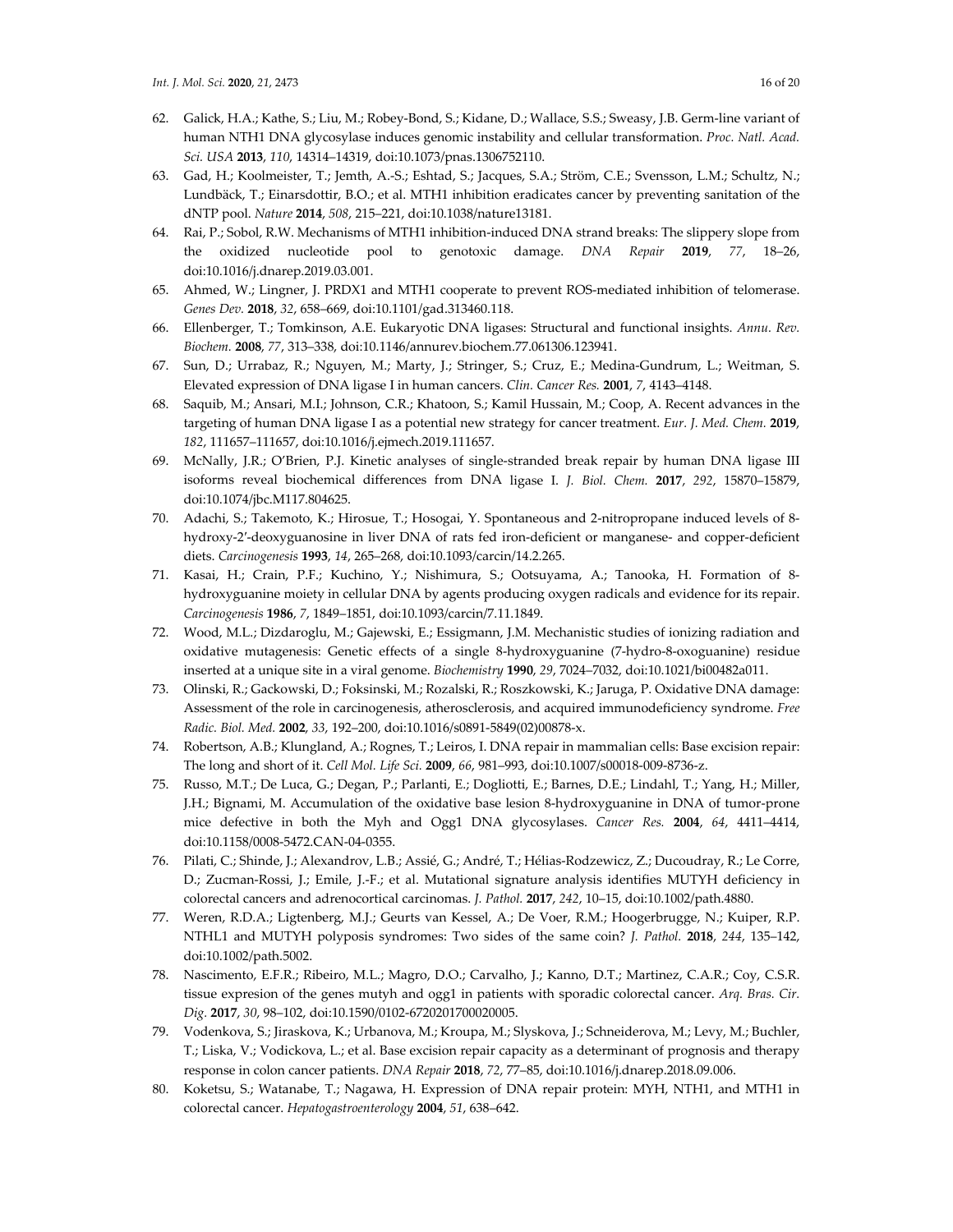- 82. Furlan, D.; Trapani, D.; Berrino, E.; Debernardi, C.; Panero, M.; Libera, L.; Sahnane, N.; Riva, C.; Tibiletti, M.G.; Sessa, F.; et al. Oxidative DNA damage induces hypomethylation in a compromised base excision repair colorectal tumourigenesis. *Br. J. Cancer* **2017**, *116*, 793–801, doi:10.1038/bjc.2017.9.
- 83. Farkas, S.A.; Vymetalkova, V.; Vodickova, L.; Vodicka, P.; Nilsson, T.K. DNA methylation changes in genes frequently mutated in sporadic colorectal cancer and in the DNA repair and Wnt/beta‐catenin signaling pathway genes. *Epigenomics* **2014**, *6*, 179–191, doi:10.2217/epi.14.7.
- 84. Cooke, M.S.; Evans, M.D.; Dizdaroglu, M.; Lunec, J. Oxidative DNA damage: Mechanisms, mutation, and disease. *FASEB J.* **2003**, *17*, 1195–1214, doi:10.1096/fj.02‐0752rev.
- 85. Przybylowska, K.; Kabzinski, J.; Sygut, A.; Dziki, L.; Dziki, A.; Majsterek, I. An association selected polymorphisms of XRCC1, OGG1 and MUTYH gene and the level of efficiency oxidative DNA damage repair with a risk of colorectal cancer. *Mutat. Res.* **2013**, *745–746*, 6*–*15, doi:10.1016/j.mrfmmm.2013.04.002.
- 86. Slyskova, J.; Korenkova, V.; Collins, A.R.; Prochazka, P.; Vodickova, L.; Svec, J.; Lipska, L.; Levy, M.; Schneiderova, M.; Liska, V.; et al. Functional, genetic, and epigenetic aspects of base and nucleotide excision repair in colorectal carcinomas. *Clin. Cancer Res.* **2012**, *18*, 5878–5887, doi:10.1158/1078‐0432.CCR‐12‐1380.
- 87. Lerner, L.K.; Moreno, N.C.; Rocha, C.R.R.; Munford, V.; Santos, V.; Soltys, D.T.; Garcia, C.C.M.; Sarasin, A.; Menck, C.F.M. XPD/ERCC2 mutations interfere in cellular responses to oxidative stress. *Mutagenesis* **2019**, *34*, 341–354, doi:10.1093/mutage/gez020.
- 88. Melis, J.P.M.; van Steeg, H.; Luijten, M. Oxidative DNA damage and nucleotide excision repair. *Antioxid. Redox Signal.* **2013**, *18*, 2409–2419, doi:10.1089/ars.2012.5036.
- 89. Lee, T.‐H.; Kang, T.‐H. DNA Oxidation and Excision Repair Pathways. *Int. J. Mol. Sci.* **2019**, *20*, 6092, doi:10.3390/ijms20236092.
- 90. He, J.; Shi, T.‐Y.; Zhu, M.‐L.; Wang, M.‐Y.; Li, Q.‐X.; Wei, Q.‐Y. Associations of Lys939Gln and Ala499Val polymorphisms of the XPC gene with cancer susceptibility: A meta‐analysis. *Int. J. Cancer* **2013**, *133*, 1765– 1775, doi:10.1002/ijc.28089.
- 91. Slyskova, J.; Naccarati, A.; Pardini, B.; Polakova, V.; Vodickova, L.; Smerhovsky, Z.; Levy, M.; Lipska, L.; Liska, V.; Vodicka, P. Differences in nucleotide excision repair capacity between newly diagnosed colorectal cancer patients and healthy controls. *Mutagenesis* **2012**, *27*, 225–232, doi:10.1093/mutage/ger088.
- 92. Vodicka, P.; Stetina, R.; Polakova, V.; Tulupova, E.; Naccarati, A.; Vodickova, L.; Kumar, R.; Hanova, M.; Pardini, B.; Slyskova, J.; et al. Association of DNA repair polymorphisms with DNA repair functional outcomes in healthy human subjects. *Carcinogenesis* **2007**, *28*, 657–664, doi:10.1093/carcin/bgl187.
- 93. Lai, C.-Y.; Hsieh, L.-L.; Tang, R.; Santella, R.M.; Chang-Chieh, C.R.; Yeh, C.-C. Association between polymorphisms of APE1 and OGG1 and risk of colorectal cancer in Taiwan. *World J. Gastroenterol.* **2016**, *22*, 3372–3380, doi:10.3748/wjg.v22.i12.3372.
- 94. Pardini, B.; Naccarati, A.; Novotny, J.; Smerhovsky, Z.; Vodickova, L.; Polakova, V.; Hanova, M.; Slyskova, J.; Tulupova, E.; Kumar, R.; et al. DNA repair genetic polymorphisms and risk of colorectal cancer in the Czech Republic. *Mutat. Res.* **2008**, *638*, 146–153, doi:10.1016/j.mrfmmm.2007.09.008.
- 95. Guo, C.-L.; Han, F.-F.; Wang, H.-Y.; Wang, L. Meta-analysis of the association between hOGG1 Ser326Cys polymorphism and risk of colorectal cancer based on case‐‐control studies. *J. Cancer Res. Clin. Oncol.* **2012**, *138*, 1443–1448, doi:10.1007/s00432‐012‐1197‐z.
- 96. Kinnersley, B.; Buch, S.; Castellví‐Bel, S.; Farrington, S.M.; Forsti, A.; Hampe, J.; Hemminki, K.; Hofstra, R.M.W.; Northwood, E.; Palles, C.; et al. Re: Role of the oxidative DNA damage repair gene OGG1 in colorectal tumorigenesis. *J. Natl. Cancer Inst.* **2014**, *106*, dju086, doi:10.1093/jnci/dju086.
- 97. Zhang, Y.; He, B.-S.; Pan, Y.-Q.; Xu, Y.-Q.; Wang, S.-K. Association of OGG1 Ser326Cys polymorphism with colorectal cancer risk: A meta‐analysis. *Int. J. Colorectal Dis.* **2011**, *26*, 1525–1530, doi:10.1007/s00384‐011‐ 1258‐9.
- 98. Pardini, B.; Rosa, F.; Barone, E.; Di Gaetano, C.; Slyskova, J.; Novotny, J.; Levy, M.; Garritano, S.; Vodickova, L.; Buchler, T.; et al. Variation within 3'-UTRs of base excision repair genes and response to therapy in colorectal cancer patients: A potential modulation of microRNAs binding. *Clin. Cancer Res.* **2013**, *19*, 6044– 6056, doi:10.1158/1078‐0432.ccr‐13‐0314.
- 99. Jiraskova, K.; Hughes, D.J.; Brezina, S.; Gumpenberger, T.; Veskrnova, V.; Buchler, T.; Schneiderova, M.; Levy, M.; Liska, V.; Vodenkova, S.; et al. Functional Polymorphisms in DNA Repair Genes Are Associated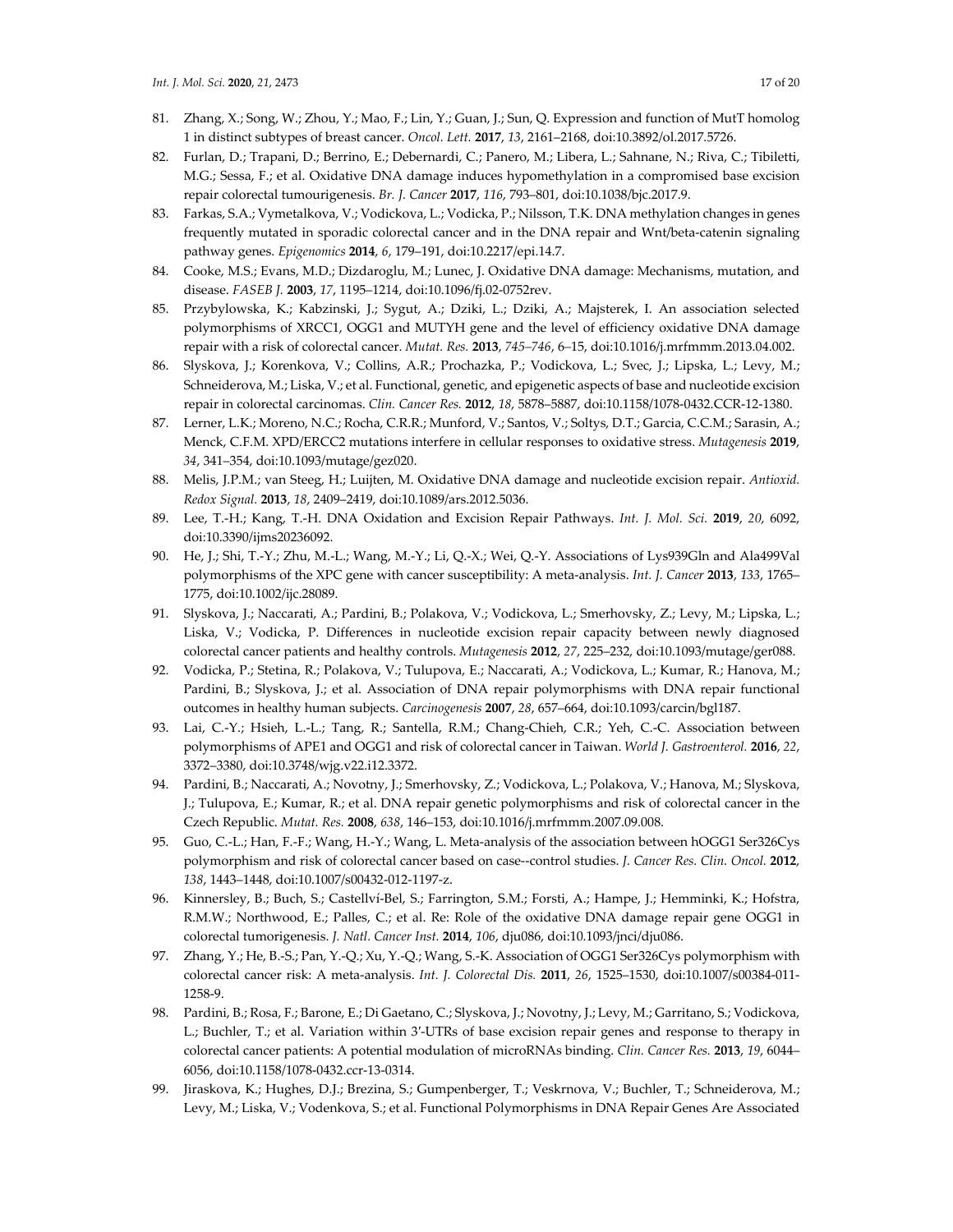with Sporadic Colorectal Cancer Susceptibility and Clinical Outcome. *Int. J. Mol. Sci.* **2018**, *20*, 97, doi:10.3390/ijms20010097.

- 100. Picelli, S.; Lorenzo Bermejo, J.; Chang‐Claude, J.; Hoffmeister, M.; Fernández‐Rozadilla, C.; Carracedo, A.; Castells, A.; Castellví‐Bel, S.; The EPICOLON Consortium Members of the EPICOLON Consortium; Naccarati, A.; et al. Meta‐analysis of mismatch repair polymorphisms within the cogent consortium for colorectal cancer susceptibility. *PLoS ONE* **2013**, *8*, e72091, doi:10.1371/journal.pone.0072091.
- 101. Tlaskalová‐Hogenová, H.; Stěpánková, R.; Kozáková, H.; Hudcovic, T.; Vannucci, L.; Tučková, L.; Rossmann, P.; Hrnčíř, T.; Kverka, M.; Zákostelská, Z.; et al. The role of gut microbiota (commensal bacteria) and the mucosal barrier in the pathogenesis of inflammatory and autoimmune diseases and cancer: Contribution of germ‐free and gnotobiotic animal models of human diseases. *Cell. Mol. Immunol.* **2011**, *8*, 110–120, doi:10.1038/cmi.2010.67.
- 102. Bajer, L.; Kverka, M.; Kostovcik, M.; Macinga, P.; Dvorak, J.; Stehlikova, Z.; Brezina, J.; Wohl, P.; Spicak, J.; Drastich, P. Distinct gut microbiota profiles in patients with primary sclerosing cholangitis and ulcerative colitis. *World J. Gastroenterol.* **2017**, *23*, 4548–4558, doi:10.3748/wjg.v23.i25.4548.
- 103. Flemer, B.; Lynch, D.B.; Brown, J.M.R.; Jeffery, I.B.; Ryan, F.J.; Claesson, M.J.; O'Riordain, M.; Shanahan, F.; O'Toole, P.W. Tumour‐associated and non‐tumour‐associated microbiota in colorectal cancer. *Gut* **2017**, *66*, 633–643, doi:10.1136/gutjnl‐2015‐309595.
- 104. Park, H.E.; Kim, J.H.; Cho, N.‐Y.; Lee, H.S.; Kang, G.H. Intratumoral Fusobacterium nucleatum abundance correlates with macrophage infiltration and CDKN2A methylation in microsatellite-unstable colorectal carcinoma. *Virchows Arch.* **2017**, *471*, 329–336, doi:10.1007/s00428‐017‐2171‐6.
- 105. Arthur, J.C.; Perez‐Chanona, E.; Mühlbauer, M.; Tomkovich, S.; Uronis, J.M.; Fan, T.‐J.; Campbell, B.J.; Abujamel, T.; Dogan, B.; Rogers, A.B.; et al. Intestinal inflammation targets cancer‐inducing activity of the microbiota. *Science* **2012**, *338*, 120–123, doi:10.1126/science.1224820.
- 106. Klimesova, K.; Jiraskova Zakostelska, Z.; Tlaskalova‐Hogenova, H. Oral Bacterial and Fungal Microbiome Impacts Colorectal Carcinogenesis. *Front. Microbiol.* **2018**, *9*, 774–774, doi:10.3389/fmicb.2018.00774.
- 107. Gagnière, J.; Raisch, J.; Veziant, J.; Barnich, N.; Bonnet, R.; Buc, E.; Bringer, M.‐A.; Pezet, D.; Bonnet, M. Gut microbiota imbalance and colorectal cancer. *World J. Gastroenterol.* **2016**, *22*, 501–518, doi:10.3748/wjg.v22.i2.501.
- 108. Wilson, M.R.; Jiang, Y.; Villalta, P.W.; Stornetta, A.; Boudreau, P.D.; Carrá, A.; Brennan, C.A.; Chun, E.; Ngo, L.; Samson, L.D.; et al. The human gut bacterial genotoxin colibactin alkylates DNA. *Science* **2019**, *363*, eaar7785, doi:10.1126/science.aar7785.
- 109. Panieri, E.; Santoro, M.M. ROS homeostasis and metabolism: A dangerous liason in cancer cells. *Cell Death Dis.* **2016**, *7*, e2253, doi:10.1038/cddis.2016.105.
- 110. Hsu, C.W.; Sowers, M.L.; Hsu, W.; Eyzaguirre, E.; Qiu, S.; Chao, C.; Mouton, C.P.; Fofanov, Y.; Singh, P.; Sowers, L.C. How does inflammation drive mutagenesis in colorectal cancer? *Trends Cancer Res.* **2017**, *12*, 111–132.
- 111. Shalapour, S.; Karin, M. Pas de Deux: Control of Anti-tumor Immunity by Cancer-Associated Inflammation. *Immunity* **2019**, *51*, 15–26, doi:10.1016/j.immuni.2019.06.021.
- 112. de Barrios, O.; Sanchez‐Moral, L.; Cortés, M.; Ninfali, C.; Profitós‐Pelejà, N.; Martínez‐Campanario, M.C.; Siles, L.; Del Campo, R.; Fernández‐Aceñero, M.J.; Darling, D.S.; et al. ZEB1 promotes inflammation and progression towards inflammation-driven carcinoma through repression of the DNA repair glycosylase MPG in epithelial cells. *Gut* **2019**, *68*, 2129–2141, doi:10.1136/gutjnl‐2018‐317294.
- 113. Weng, M.T.; Chiu, Y.T.; Wei, P.Y.; Chiang, C.W.; Fang, H.L.; Wei, S.C. Microbiota and gastrointestinal cancer. *J. Formos. Med. Assoc.* **2019**, *118* (Suppl. 1), S32–S41, doi:10.1016/j.jfma.2019.01.002.
- 114. Møller, P.; Loft, S. Dietary antioxidants and beneficial effect on oxidatively damaged DNA. *Free Radic. Biol. Med.* **2006**, *41*, 388–415, doi:10.1016/j.freeradbiomed.2006.04.001.
- 115. Hoelzl, C.; Knasmüller, S.; Misík, M.; Collins, A.; Dusinská, M.; Nersesyan, A. Use of single cell gel electrophoresis assays for the detection of DNA‐protective effects of dietary factors in humans: Recent results and trends. *Mutat. Res.* **2009**, *681*, 68–79, doi:10.1016/j.mrrev.2008.07.004.
- 116. Yamamoto, N.; Shoji, M.; Hoshigami, H.; Watanabe, K.; Watanabe, K.; Takatsuzu, T.; Yasuda, S.; Igoshi, K.; Kinoshita, H. Antioxidant capacity of soymilk yogurt and exopolysaccharides produced by lactic acid bacteria. *Biosci. Microbiota Food Health* **2019**, *38*, 97–104, doi:10.12938/bmfh.18‐017.
- 117. Rejhová, A.; Opattová, A.; Čumová, A.; Slíva, D.; Vodička, P. Natural compounds and combination therapy in colorectal cancer treatment. *Eur. J. Med. Chem.* **2018**, *144*, 582–594, doi:10.1016/j.ejmech.2017.12.039.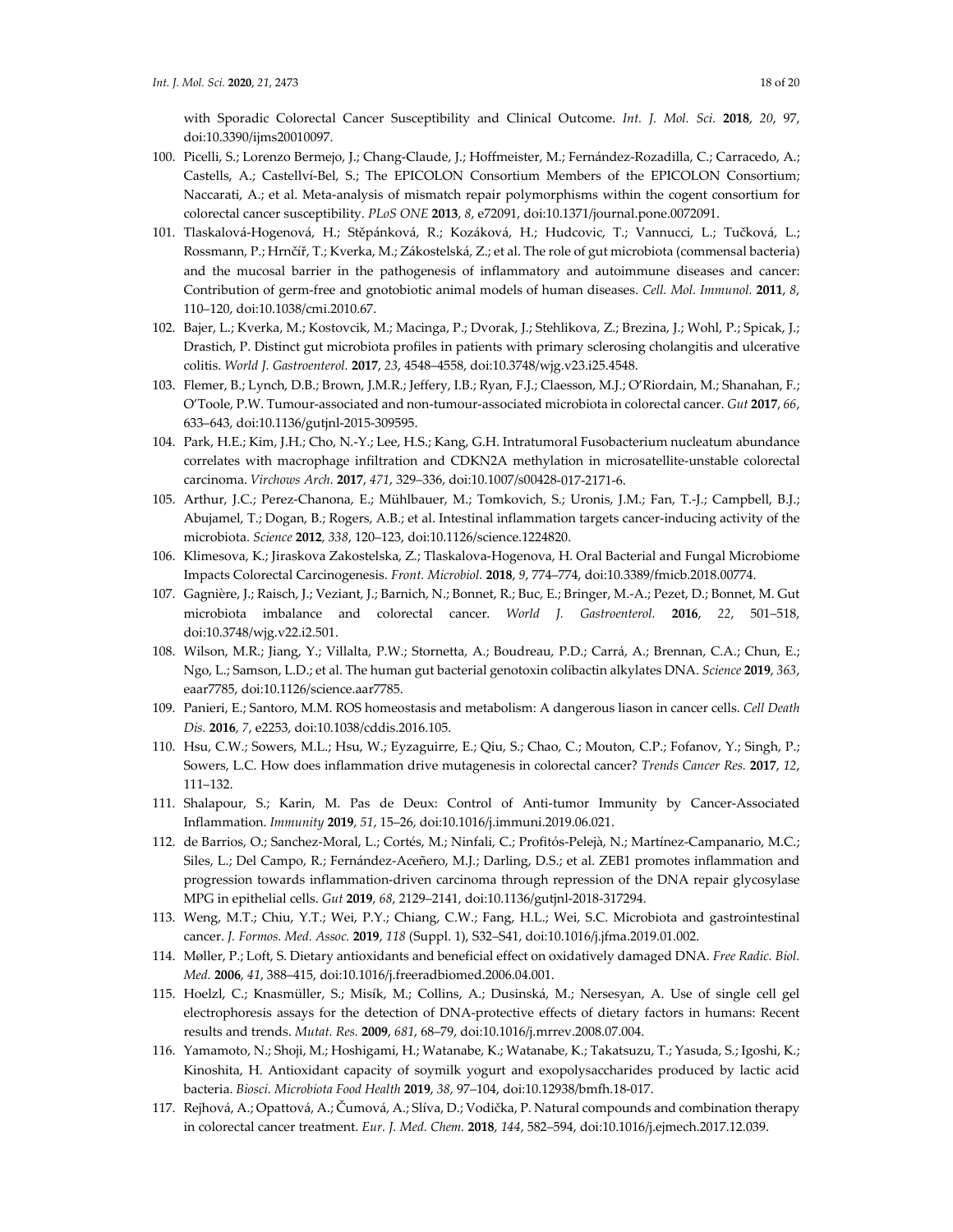- 118. Claesson, M.J.; Jeffery, I.B.; Conde, S.; Power, S.E.; O'Connor, E.M.; Cusack, S.; Harris, H.M.B.; Coakley, M.; Lakshminarayanan, B.; O'Sullivan, O.; et al. Gut microbiota composition correlates with diet and health in the elderly. *Nature* **2012**, *488*, 178–184, doi:10.1038/nature11319.
- 119. Zoetendal, E.G.; de Vos, W.M. Effect of diet on the intestinal microbiota and its activity. *Curr. Opin. Gastroenterol.* **2014**, *30*, 189–195, doi:10.1097/MOG.0000000000000048.
- 120. Kau, A.L.; Ahern, P.P.; Griffin, N.W.; Goodman, A.L.; Gordon, J.I. Human nutrition, the gut microbiome and the immune system. *Nature* **2011**, *474*, 327–336, doi:10.1038/nature10213.
- 121. David, L.A.; Maurice, C.F.; Carmody, R.N.; Gootenberg, D.B.; Button, J.E.; Wolfe, B.E.; Ling, A.V.; Devlin, A.S.; Varma, Y.; Fischbach, M.A.; et al. Diet rapidly and reproducibly alters the human gut microbiome. *Nature* **2014**, *505*, 559–563, doi:10.1038/nature12820.
- 122. De Filippo, C.; Cavalieri, D.; Di Paola, M.; Ramazzotti, M.; Poullet, J.B.; Massart, S.; Collini, S.; Pieraccini, G.; Lionetti, P. Impact of diet in shaping gut microbiota revealed by a comparative study in children from Europe and rural Africa. *Proc. Natl. Acad. Sci. USA* **2010**, *107*, 14691–14696, doi:10.1073/pnas.1005963107.
- 123. Vodenkova, S.; Buchler, T.; Cervena, K.; Veskrnova, V.; Vodicka, P.; Vymetalkova, V. 5‐fluorouracil and other fluoropyrimidines in colorectal cancer: Past, present and future. *Pharmacol. Ther.* **2019**, doi:10.1016/j.pharmthera.2019.107447.
- 124. Gustavsson, B.; Carlsson, G.; Machover, D.; Petrelli, N.; Roth, A.; Schmoll, H.‐J.; Tveit, K.‐M.; Gibson, F. A review of the evolution of systemic chemotherapy in the management of colorectal cancer. *Clin. Colorectal. Cancer* **2015**, *14*, 1–10, doi:10.1016/j.clcc.2014.11.002.
- 125. Slyskova, J.; Cordero, F.; Pardini, B.; Korenkova, V.; Vymetalkova, V.; Bielik, L.; Vodickova, L.; Pitule, P.; Liska, V.; Matejka, V.M.; et al. Post-treatment recovery of suboptimal DNA repair capacity and gene expression levels in colorectal cancer patients. *Mol. Carcinog.* **2015**, *54*, 769–778, doi:10.1002/mc.22141.
- 126. Wyatt, M.D.; Wilson, D.M., 3rd. Participation of DNA repair in the response to 5‐fluorouracil. *Cell. Mol. Life Sci.* **2009**, *66*, 788–799, doi:10.1007/s00018‐008‐8557‐5.
- 127. Gorrini, C.; Harris, I.S.; Mak, T.W. Modulation of oxidative stress as an anticancer strategy. *Nat. Rev. Drug Discov.* **2013**, *12*, 931–947, doi:10.1038/nrd4002.
- 128. Chen, W.; Lian, W.; Yuan, Y.; Li, M. The synergistic effects of oxaliplatin and piperlongumine on colorectal cancer are mediated by oxidative stress. *Cell Death Dis.* **2019**, *10*, 600–600, doi:10.1038/s41419‐019‐1824‐6.
- 129. Kumar, S.; Agnihotri, N. Piperlongumine, a piper alkaloid targets Ras/PI3K/Akt/mTOR signaling axis to inhibit tumor cell growth and proliferation in DMH/DSS induced experimental colon cancer. *Biomed. Pharmacother.* **2019**, *109*, 1462–1477, doi:10.1016/j.biopha.2018.10.182.
- 130. Opattova, A.; Horak, J.; Vodenkova, S.; Kostovcikova, K.; Cumova, A.; Macinga, P.; Galanova, N.; Rejhova, A.; Vodickova, L.; Kozics, K.; et al. Ganoderma Lucidum induces oxidative DNA damage and enhances the effect of 5‐Fluorouracil in colorectal cancer in vitro and in vivo. *Mutat. Res.* **2019**, *845*, 403065–403065, doi:10.1016/j.mrgentox.2019.06.001.
- 131. Liu, W.; Gu, J.; Qi, J.; Zeng, X.‐N.; Ji, J.; Chen, Z.‐Z.; Sun, X.‐L. Lentinan exerts synergistic apoptotic effects with paclitaxel in A549 cells via activating ROS‐TXNIP‐NLRP3 inflammasome. *J. Cell Mol. Med.* **2015**, *19*, 1949–1955, doi:10.1111/jcmm.12570.
- 132. Morano, F.; Corallo, S.; Niger, M.; Barault, L.; Milione, M.; Berenato, R.; Moretto, R.; Randon, G.; Antista, M.; Belfiore, A.; et al. Temozolomide and irinotecan (TEMIRI regimen) as salvage treatment of irinotecansensitive advanced colorectal cancer patients bearing MGMT methylation. *Ann. Oncol.* **2018**, *29*, 1800–1806, doi:10.1093/annonc/mdy197.
- 133. Jaiswal, A.S.; Banerjee, S.; Aneja, R.; Sarkar, F.H.; Ostrov, D.A.; Narayan, S. DNA polymerase β as a novel target for chemotherapeutic intervention of colorectal cancer. *PLoS ONE* **2011**, *6*, e16691, doi:10.1371/journal.pone.0016691.
- 134. Fujishita, T.; Okamoto, T.; Akamine, T.; Takamori, S.; Takada, K.; Katsura, M.; Toyokawa, G.; Shoji, F.; Shimokawa, M.; Oda, Y.; et al. Association of MTH1 expression with the tumor malignant potential and poor prognosis in patients with resected lung cancer. *Lung Cancer* **2017**, *109*, 52–57, doi:10.1016/j.lungcan.2017.04.012.
- 135. Akiyama, S.; Saeki, H.; Nakashima, Y.; Iimori, M.; Kitao, H.; Oki, E.; Oda, Y.; Nakabeppu, Y.; Kakeji, Y.; Maehara, Y. Prognostic impact of MutT homolog-1 expression on esophageal squamous cell carcinoma. *Cancer Med.* **2017**, *6*, 258–266, doi:10.1002/cam4.979.